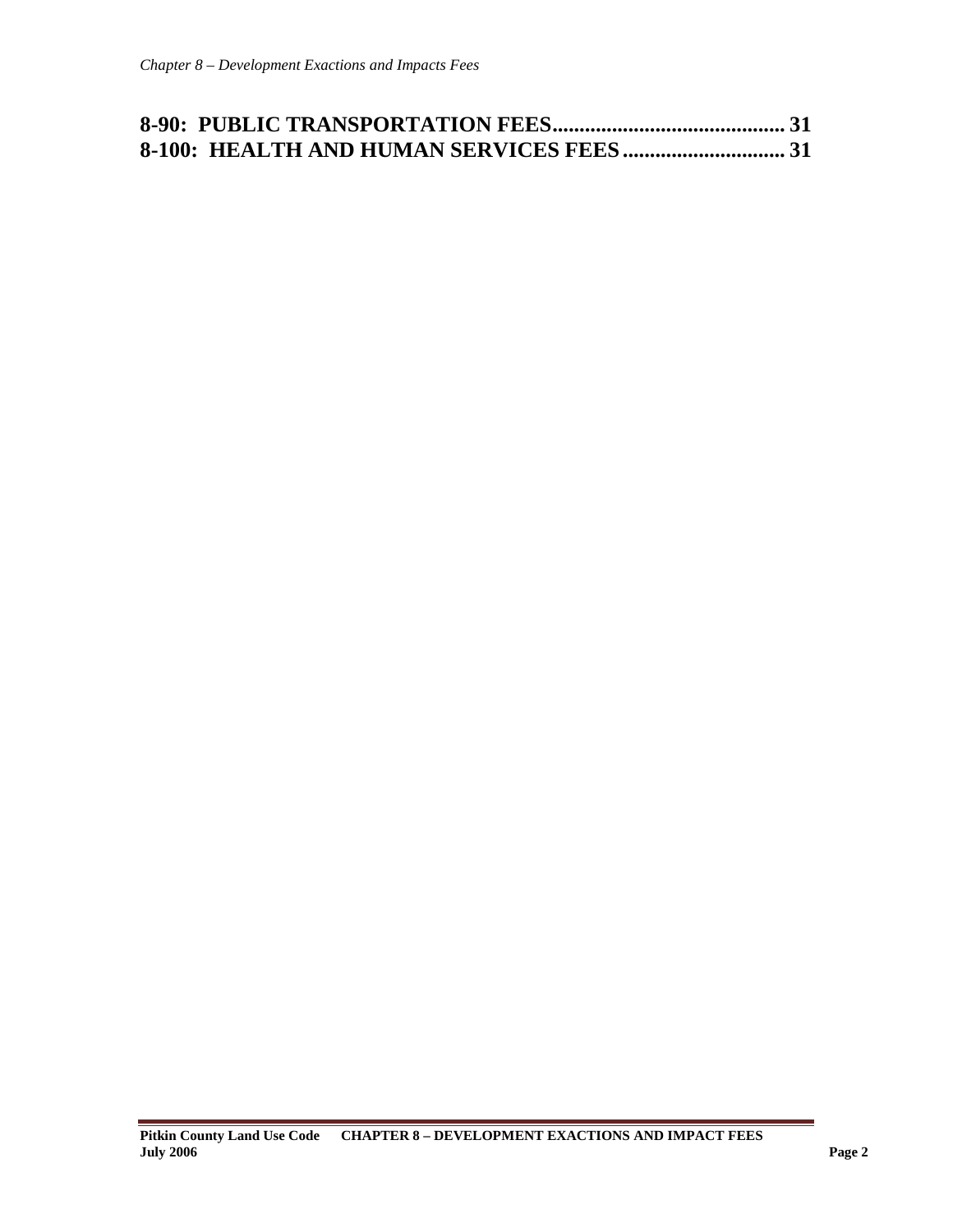# **INDEX OF TERMS**

Annual adjustment, 9 Aspen/Pitkin County Housing Authority, 12, 18, 19 Board of County Commissioners (BOCC), 18, 19, 22, 23, 24, 28, 29 Building Permit, 5, 18, 23, 29 Change in Use, 5, 20 Converted/Deed Restricted Units, 18 Credits, 11 Deed Restrictions, 18, 19 Development Application, 22 Development Exaction, 4, 22 Duplex, 22 Employee Housing Units, 18 Fee Administrator, 5, 9, 10 Fee Calculation, Independent, 5, 6, 9, 10, 11, 17 Impact Fee For Change Of Use, 21 Impact Fees Commercial Development, 14 Employee Housing, 12, 13, 17, 19, 20 Residential Development, 13 Road Fee, 4, 5, 11 Schedule, 17, 18 Independent Fee Calculation, 9 Mobile Home, 28

Parks/Open Space/Agricultural Preservation Fee, 24 Parks/Recreation/Open Space Development Exaction, 21 Pitkin County Comprehensive Plan, 22, 24 Pitkin County Road Management and Maintenance Plan, 4 Planning and Zoning Commission, 23 Replacement and Remodeling, 4, 19 Restoration, 19 Road Improvement Plan (20-Year), 4 Road Mitigation, 11, 12 Road System Dedications, 12 School District Aspen, 25, 29 Roaring Fork, 25, 27, 28, 29 School Land Dedication Standards, 25 Traffic-generating Development, 5, 6, 9, 10, 11 Trails Fees, 25 Standards, 24 Zone Districts Village Commercial (VC), 10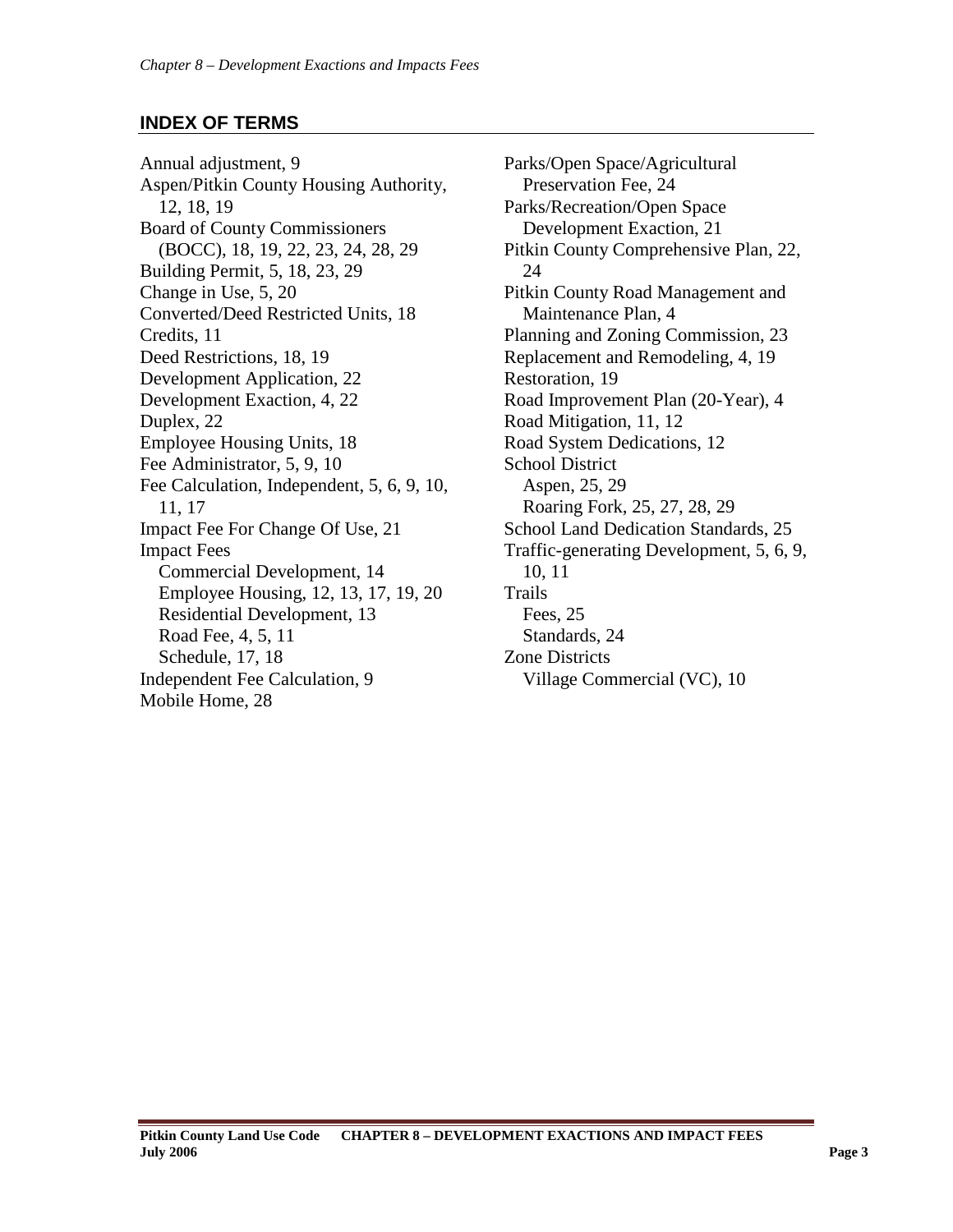# **CHAPTER 8: DEVELOPMENT EXACTIONS AND IMPACT FEES**

# <span id="page-3-0"></span>**8-10: ROAD IMPACT FEES**

### <span id="page-3-1"></span>**8-10-10: PURPOSE**

This provision implements and is consistent with the Pitkin County Road Management and Maintenance Plan and the 20-Year Road Improvement Plan. Traffic-generating development is required to pay its equitable share of those capital improvements. The establishment of a system for the imposition of transportation capital expansion fees is to assure that development contributes its equitable share of the cost of providing, and benefits from, the provision of road capital improvements. The technical support and analysis upon which the road fee is based is the 2020 Transportation Impact Fee Study prepared for Pitkin County (the support study), which is incorporated into this Land Use Code by reference.

*(Code repealed and reenacted (all sections) by Ord. No. 14-D, 2006, 07-05-08; § 8-10- 10 (part) amended [Ord. 034-2020, 08-12-2020;](https://pitkincounty.com/DocumentCenter/View/26305/boccord0342020) Ord. 003-2020, 02-12-2020*

#### <span id="page-3-2"></span>**8-10-20: EXEMPTIONS**

The following types of activity or development shall be exempt from development exactions and impact fee payments. A development or activity exempted from one type of development exaction or impact fee shall still be subject to other types of development exaction or impact fees not listed in the exemption:

(a) Development Plans Approved Prior to July 10, 2000 Still Within the Statutory Vesting Period as Set Forth in Chapter 2

If statutory vesting is determined, the property in issue shall not be subject to any road impact fee.

(b) Any Property Determined by a Court of Law or the County to be Vested Under the Common Law of the State of Colorado.

The extent of any common law vesting and the applicability of the road impact fee requirements shall be made on a case-by-case basis by the County Attorney.

(c) Redevelopment of Preexisting Use: Replacement Units and Remodeling

The redevelopment, replacement, or remodeling of a preexisting residential, commercial or tourist accommodation uses shall be exempted from development exactions and impact fee requirements for roads if they meet the following standards:

(1) No Net Increase in Impacts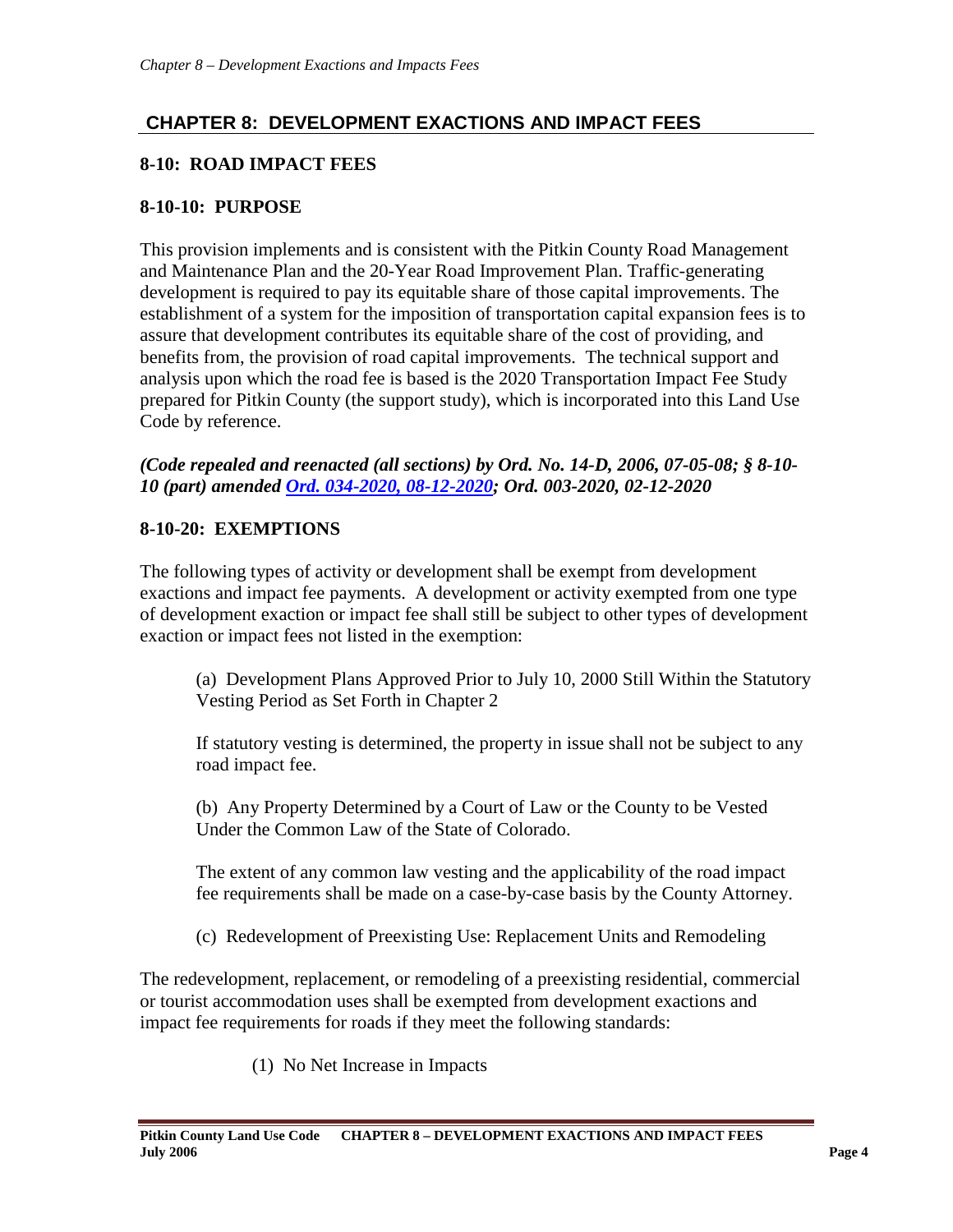The applicant shall demonstrate that there is no net increase in any road impacts due to the redevelopment, replacement unit or remodeling.

(2) Replacement and Remodeling Exemption

If a residential, commercial, or tourist accommodation unit is being replaced remodeled, the exemption shall be limited to the floor area of the existing unit. Any additional floor area above the floor area of the existing unit shall be subject to development exactions and impact fees for roads.

#### *(Code repealed and reenacted (all sections) by Ord. No. 14-D, 2006, 07-05-08; § 8-10- 20 (part) amended [Ord. 034-2020, 08-12-2020](https://pitkincounty.com/DocumentCenter/View/26305/boccord0342020)*

# <span id="page-4-0"></span>**8-10-30: GENERAL ROAD FEE**

Traffic-generating development generates a need for capital improvements to County roads that is required to be mitigated through the payment of road fees. The road fee schedule is based on two classes of development: residential and non-residential. If the type of traffic-generating development proposed is not specified on the fee schedule, the fee applicable shall be the most comparable type of land use on the fee schedule, or the applicant shall be required to conduct an independent fee calculation study to determine the appropriate amount pursuant to Sec. 8-10-60.

(a) Payment of Fee

Pursuant to the requirements of this section, the fee shall be paid to the Fee Administrator prior to issuance of a building permit or development permit for any portion of the development subject to the road fee.

(b) Computed Separately for Amount of Development

The fee shall be computed separately for the amount of development covered by the permit if the building permit is for less than the entire development subject to the road fee.

(c) Change in Use

If the fee is paid for traffic-generating development because of a change in use, the fee shall be determined by computing the difference in the fee schedule between the proposed use and the existing use.

(d) Expansions of Area

If the fee is required to be paid for traffic-generating development because of expansion of an existing use, the fee shall be determined by computing the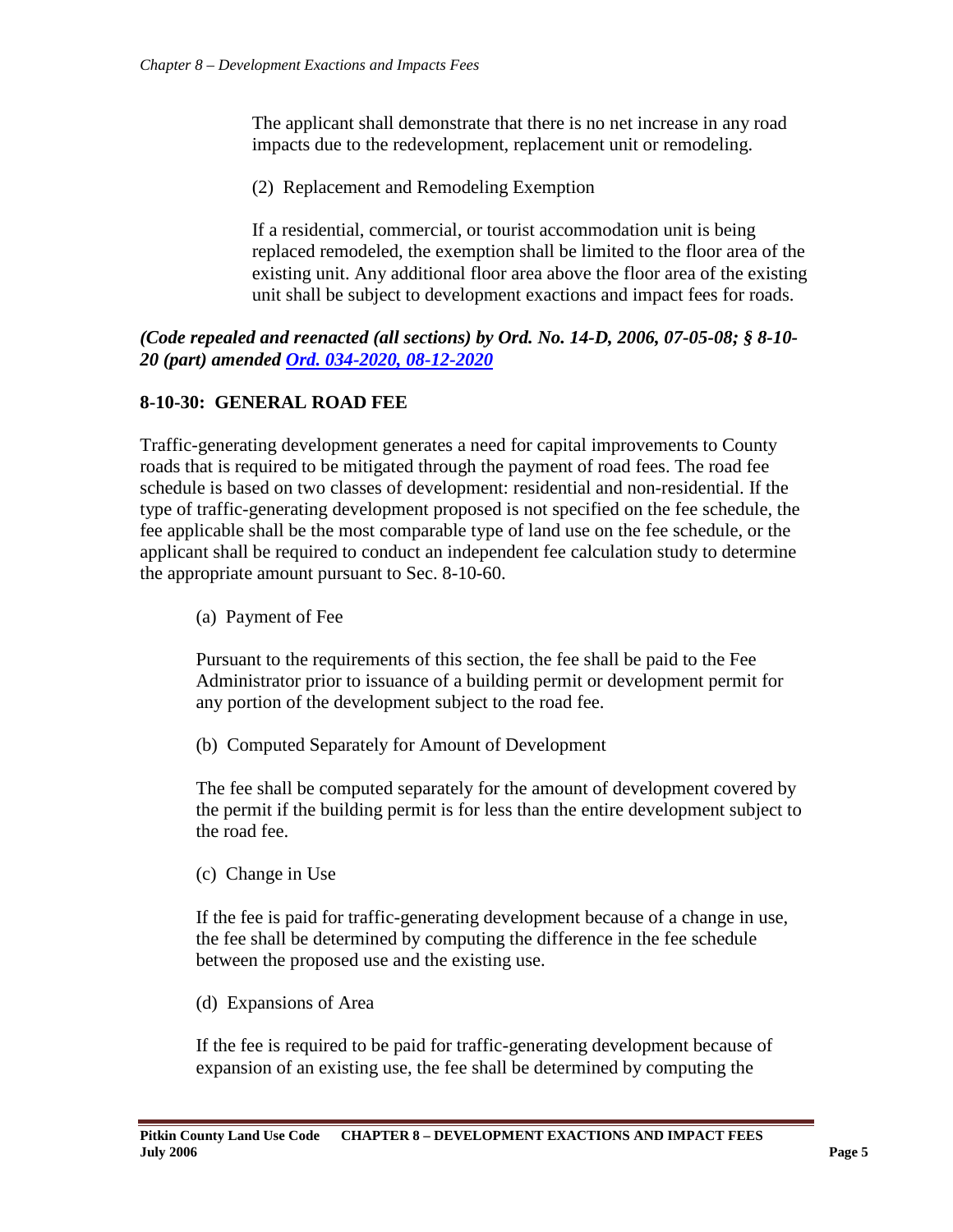difference in the fee schedule between the proposed expansion and the existing use.

(e) Run with Land

The obligation to pay the fee shall run with the land.

*(Code repealed and reenacted (all sections) by Ord. No. 14-D, 2006, 07-05-08; § 8-10- 30 (part) amended [Ord. 034-2020, 08-12-2020](https://pitkincounty.com/DocumentCenter/View/26305/boccord0342020)*

#### <span id="page-5-0"></span>**8-10-40: ROAD FEE SCHEDULE**

Any person who proposes traffic-generating development, except those exempted or conducting an independent fee calculation pursuant to Sec. 8-10-60, shall pay a transportation capital expansion fee.

For residential development the impact fee shall be in accordance with the following calculations, as outlined in the support study:

> $0.0017$  x proposed heated floor area (sf) + 3.1123 = X weekday vehicle trip ends per dwelling unit



By way of example, the table below provides fee calculations in 1,000 sf increments as well as the fee schedule for non-residential development.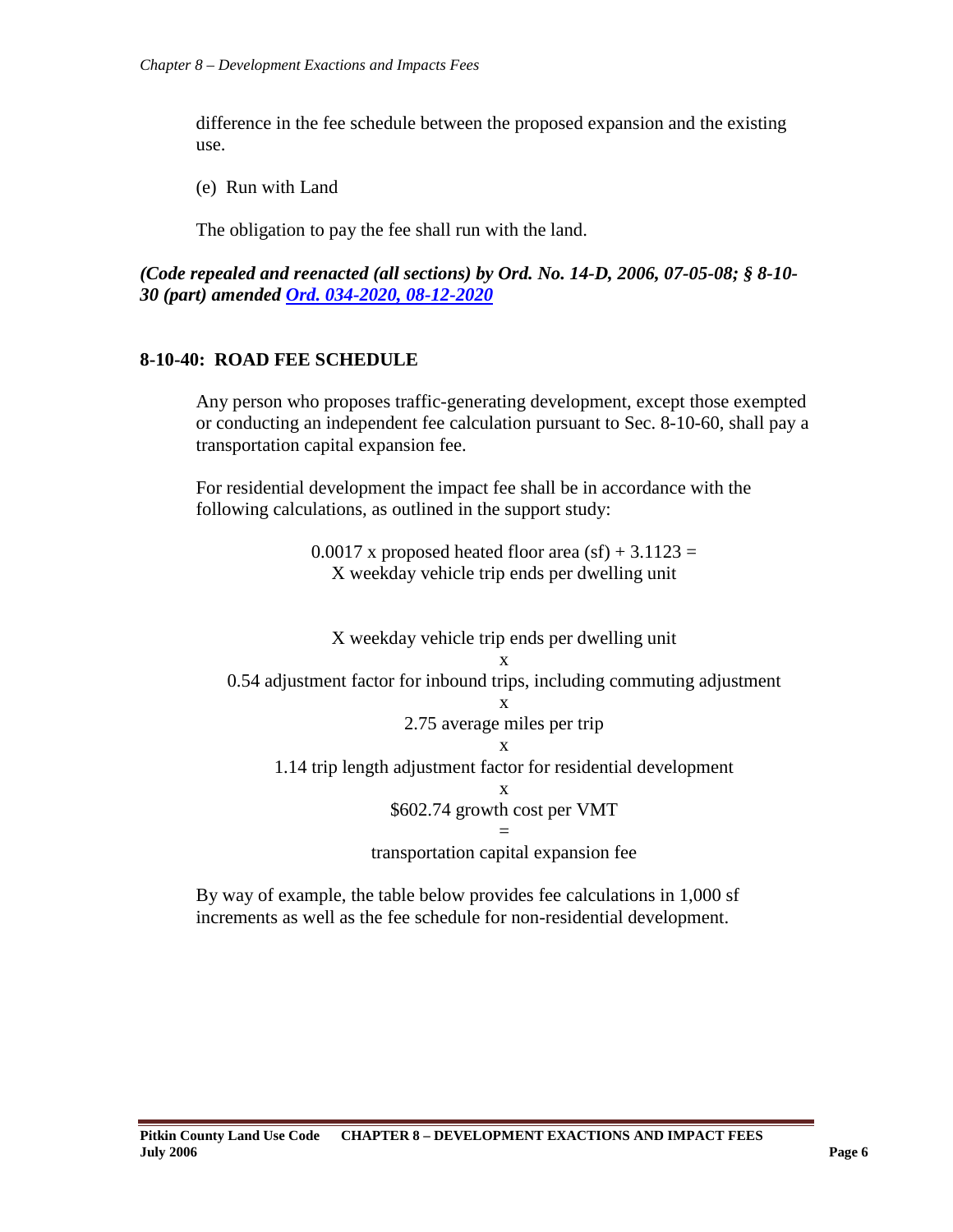| <b>TABLE 8-1</b>                      |                   |  |  |  |
|---------------------------------------|-------------------|--|--|--|
| Impact Fees by Residential Floor Area |                   |  |  |  |
| <b>Square Feet of Heated</b>          |                   |  |  |  |
| Space                                 | <b>Impact Fee</b> |  |  |  |
| 1,000                                 | \$4,908           |  |  |  |
| 2,000                                 | \$6,642           |  |  |  |
| 3,000                                 | \$8,377           |  |  |  |
| 4,000                                 | \$10,111          |  |  |  |
| 5,000                                 | \$11,846          |  |  |  |
| 6,000                                 | \$13,581          |  |  |  |
| 7,000                                 | \$15,315          |  |  |  |
| 8,000                                 | \$17,050          |  |  |  |
| 9,000                                 | \$18,785          |  |  |  |
| 10,000                                | \$20,519          |  |  |  |
| 11,000                                | \$22,254          |  |  |  |
| 12,000                                | \$23,989          |  |  |  |
| 13,000                                | \$25,723          |  |  |  |
| 14,000                                | \$27,458          |  |  |  |
| 15,000 & Larger                       | \$29,193          |  |  |  |

| <b>TABLE 8-2</b>                                                                                     |          |  |  |  |
|------------------------------------------------------------------------------------------------------|----------|--|--|--|
| Impact Fees for non-residential development (per 1,000 square<br>feet of floor area, except lodging) |          |  |  |  |
| Development Type<br><b>Impact Fee</b>                                                                |          |  |  |  |
| Industrial                                                                                           | \$3,699  |  |  |  |
| Retail/Restaurant                                                                                    | \$11,262 |  |  |  |
| Office                                                                                               | \$7,264  |  |  |  |
| Hotel (per room)                                                                                     | \$6,235  |  |  |  |
| Motel (per room)                                                                                     | \$2,498  |  |  |  |

The above fee schedules are administratively adjusted annually (by Code Provision) based on CPI. Click below to access the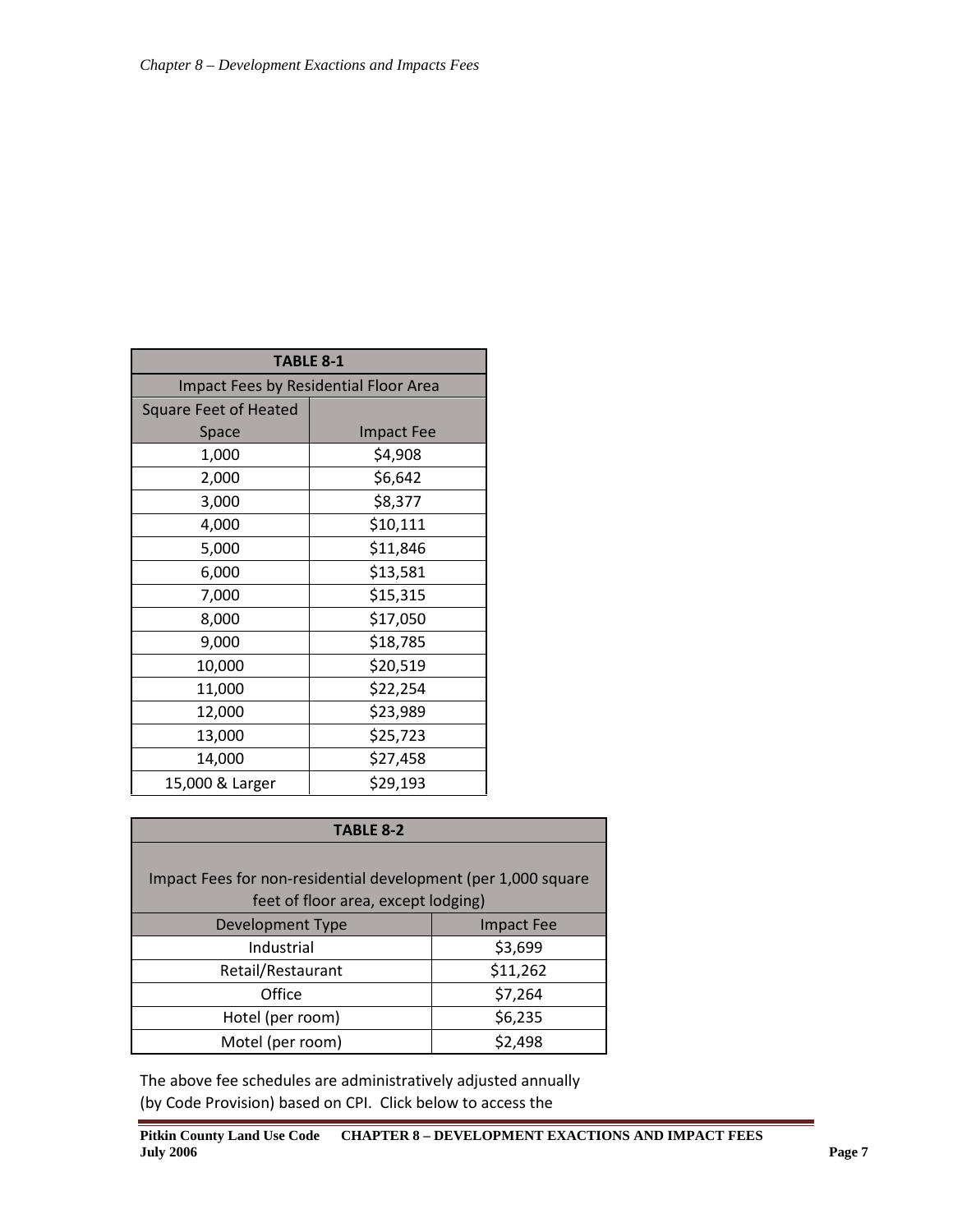current fee schedule [https://pitkincounty.com/DocumentCenter/View/363/Road-](https://pitkincounty.com/DocumentCenter/View/363/Road-Impact-Fee-Worksheet-XLS)[Impact-Fee-Worksheet-XLS](https://pitkincounty.com/DocumentCenter/View/363/Road-Impact-Fee-Worksheet-XLS) = *[URL to be updated after adoption]*

*(Code repealed and reenacted (all sections) by Ord. No. 14-D, 2006, 07-05-08; § 8-10- 40 (part) amended [Ord. 023-2009, 09-23-2009](http://pitkincounty.com/DocumentCenter/View/8260)*

# **8-10-50: ANNUAL ADJUSTMENT**

Beginning in 2010, at the end of each year the transportation impact fee schedule shall be adjusted to account for construction cost inflation, pursuant to the provisions of this section. On January 1 following each calendar year during which the fee schedule was not comprehensively updated based on an update of the study, an adjusted fee schedule shall become effective. The County shall make the adjusted transportation impact fee schedule publicly available. The County shall calculate adjustments to the impact fee rates by multiplying them by a ratio based on Denver-Aurora-Lakewood CPI-U from the preceding year.

*(Code repealed and reenacted (all sections) by Ord. No. 14-D, 2006, 07-05-08; § 8-10- 50 (part) amended [Ord. 23-09, 09-23-09;](http://pitkincounty.com/DocumentCenter/View/8260) [Ord. 034-2020, 08-12-2020](https://pitkincounty.com/DocumentCenter/View/26305/boccord0342020)*

# <span id="page-7-0"></span>**8-10-60: INDEPENDENT FEE CALCULATION**

(a) Applicability

The fee established in this section 8-10-60 may be computed by the use of an independent fee calculation study pursuant to the procedures of this Sec. 8-10-60 if:

(1) The Fee Administrator determines that the land development activity proposed is not one of the types listed on the fee schedule and is not comparable to any land use on the fee schedule; or

(2) The applicant believes it can be demonstrated that the nature, timing or location of the proposed traffic-generating development make it likely that the impacts generated will cost substantially less to mitigate than the amount of the fee that would be generated by the use of the fee schedule; or

(3) The proposed traffic-generating development is "transit oriented," located within one-half mile of an existing or proposed mass transit stop, and the applicant believes it can be demonstrated that the proposed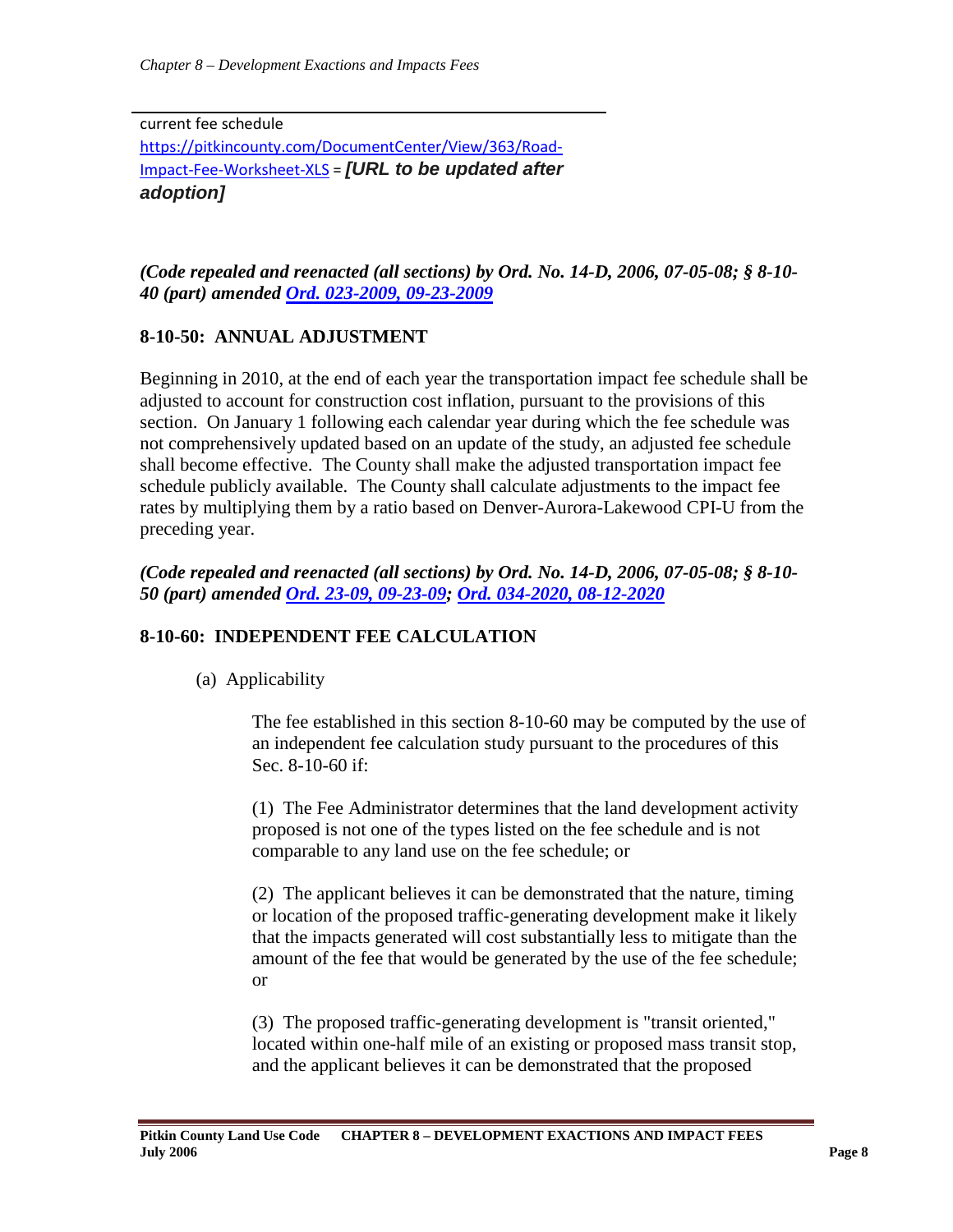development will generate fewer traffic trips than assumed by the fee schedule; or

(4) The Fee Administrator determines that the nature, timing, or location of the proposed traffic-generating development make it likely that the impacts generated will cost substantially more to mitigate than the amount of the fee that would be generated by the use of the fee schedule. It shall not be grounds for an independent fee calculation that the applicant believes that the applicant as an individual will not generate as many traffic trips as assumed by the fee schedules; or

(5) The property is located within the Village Commercial (VC) zone district.

(b) Applicant to Prepare

The preparation of the independent fee calculation study shall be the responsibility of the applicant and shall be submitted to the Fee Administrator.

(c) Portion Subject to Study

The independent fee calculation study may provide alternative data in one or both of two areas:

(1) The number of average daily traffic trips generated by the land use types in the proposed development; and/or

- (2) The average trip length in miles on County roads.
- (d) Qualifications for Study

The independent fee calculations may include independent sources, provided that:

(1) The independent source is an accepted standard source of transportation engineering or planning data or information.

(2) The independent source is a local study of trip characteristics carried out by a qualified traffic planner or engineer pursuant to an accepted methodology of transportation planning or engineering.

(3) The "percent new trips" factor used in the independent fee calculation study shall be based on actual surveys conducted in Pitkin County.

(e) Standards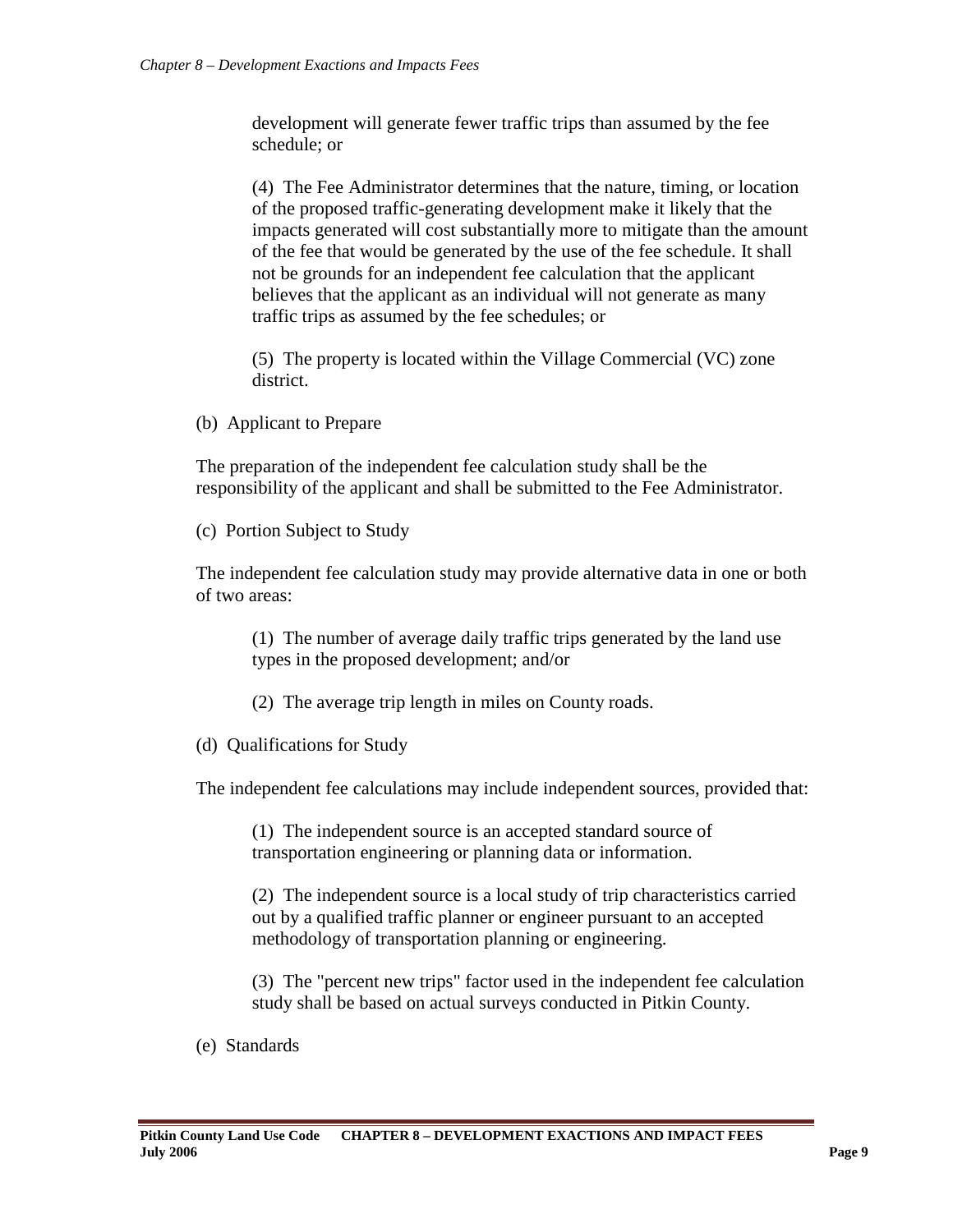To qualify for an independent fee calculation, the applicant shall demonstrate that it is reasonably likely that the use of the structure (by any person(s) subject to development exactions and/or impact fees) for public roads will result in the generation of fewer traffic trips than assumed by the fee schedule. If, on the basis of generally recognized principles of impact analysis it is determined the data, information and assumptions used by the applicant to calculate the independent fee calculation study satisfies the requirements of this section, the fee determined in the independent calculation study shall be deemed the fee for the proposed traffic-generating development. The adjustment shall be set forth in a Fee Agreement.

(f) Fee Agreement

The Fee Agreement shall be in a form approved by the County Attorney and shall memorialize the fee amount to be paid pursuant to the independent fee calculation study.

*(Code repealed and reenacted (all sections) by Ord. No. 14-D, 2006, 07-05-08; § 8-10-50 (part) amended [Ord. 034-2020, 08-12-2020](https://pitkincounty.com/DocumentCenter/View/26305/boccord0342020)*

# <span id="page-9-0"></span>**8-10-70: CREDITS**

(a) Prior Road Mitigation for System Improvements

Any person initiating traffic-generating development may apply for a credit against traffic fees otherwise due, for any contribution, payment, construction or dedication of land for any system improvements on a County road. No credits shall be provided for project-related improvements. Prior road mitigation for system improvements shall be credited against the road fee contained in this provision as follows:

(1) Credit Is an Offset Against Fees Owed

The person initiating traffic-generating development shall be required to pay the difference between the road fee required by this provision and the prior mitigation. There shall be no entitlement to any refunds for fees paid in excess of the current fee schedule.

(2) Calculation of Credit

Credit shall be in an amount equal to the value of the contribution or payment at the time it was made to Pitkin County, the costs of road construction at the time of its completion, or the fair market value of the land dedicated at the time of dedication. An adjustment for inflation shall then be applied to the credit at the annual CPI rate.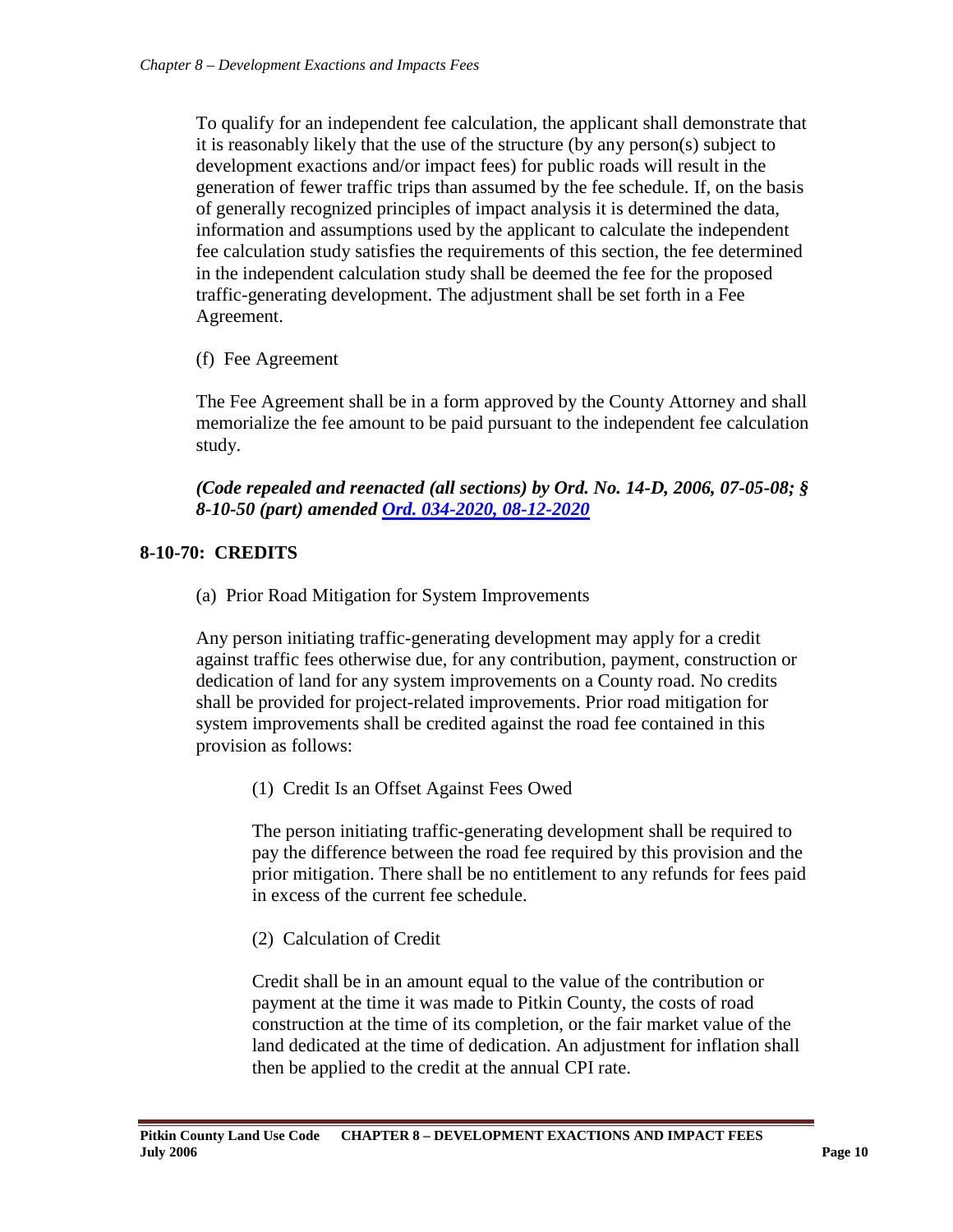#### (3) Apportionment of Credit

If road mitigation for system improvements was performed for a subdivision as a whole, then any credits shall be applied as follows:

> (1) The credit for the road mitigation performed shall first be applied to any existing development in the subdivision and/or planned unit development; and

(2) Any remaining credit shall be apportioned equally among the remaining undeveloped lots or parcels.

#### (b) No Credit If No Payment

There shall be no credit for any road mitigation required through a development approval unless the property owner, or the property owner's predecessor in interest, actually provided the mitigation prior to July 10, 2000.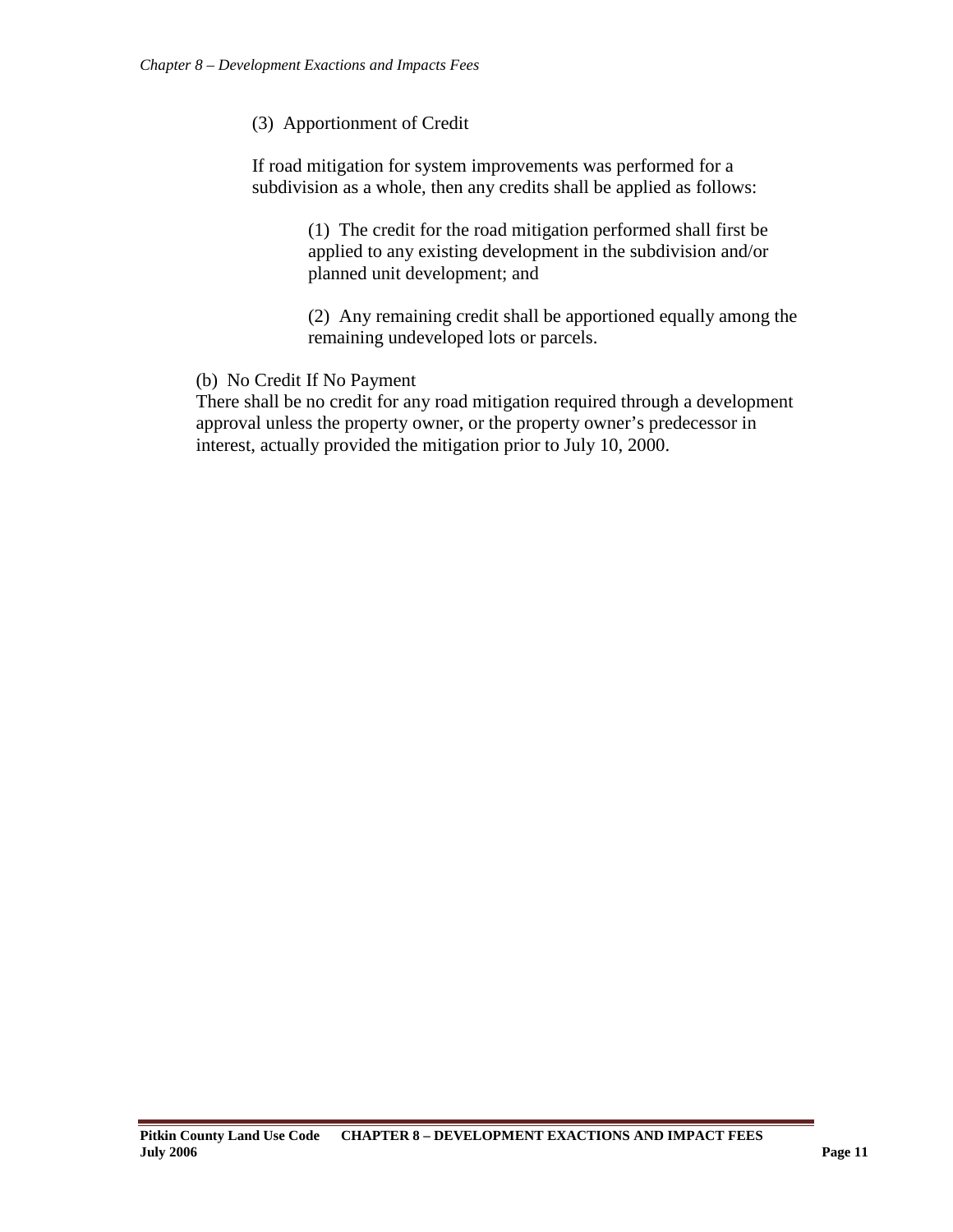### <span id="page-11-0"></span>**8-20: ROAD SYSTEM DEDICATIONS**

[Reserved]

# <span id="page-11-1"></span>**8-30: EMPLOYEE HOUSING IMPACT FEE**

#### <span id="page-11-2"></span>**8-30-10: INTENT**

The purpose of the employee housing impact fee is to require the applicable development to defray the cost of employee housing by mitigating the impacts of development to the employee housing inventory managed or controlled by Pitkin County or its housing designee, the Aspen/Pitkin County Housing Authority (APCHA). All provisions of Section 8-30 are self-executing and severable.

The employee housing impact fee constitutes a law of general applicability of Pitkin County and as such shall be applicable to all property in unincorporated Pitkin County. The calculation of the fee shall discriminate between different types of development and the intensity of the development as reflected in the size of the improvements as measured, where appropriate, through the square footage of heated floor area. Concerning residential development, a further distinction will be made between local resident occupancy and non-local resident occupancy.

Authority for this impact fee is found in the laws of the state of Colorado and in particular in C.R.S. § 29-20-104.5.

Payment of any applicable impact fee will occur prior to the issuance of a building permit or the change of use of a property that increases employee generation pursuant to Section 2-40-130. Development shall mitigate the following percentage of impact:

Residential local occupancy and non-local occupancy 100%

Commercial 100%

Tourist/Lodge accommodations 100%

Unclassified development 100%

(*Code repealed and reenacted (all sections) by Ord. No. 14-D, 2006, 07-05-08; § 8-30- 10 amended (part) Ord. 27-07, 11-14-07) Ord. 003.2020, 02-12-2020; [Ord. 034-2021,](https://pitkincounty.com/DocumentCenter/View/27883/boccord0342021) 08-11-2021*

# **8-30-20: CALCULATION OF THE FEE—COST OF HOUSING**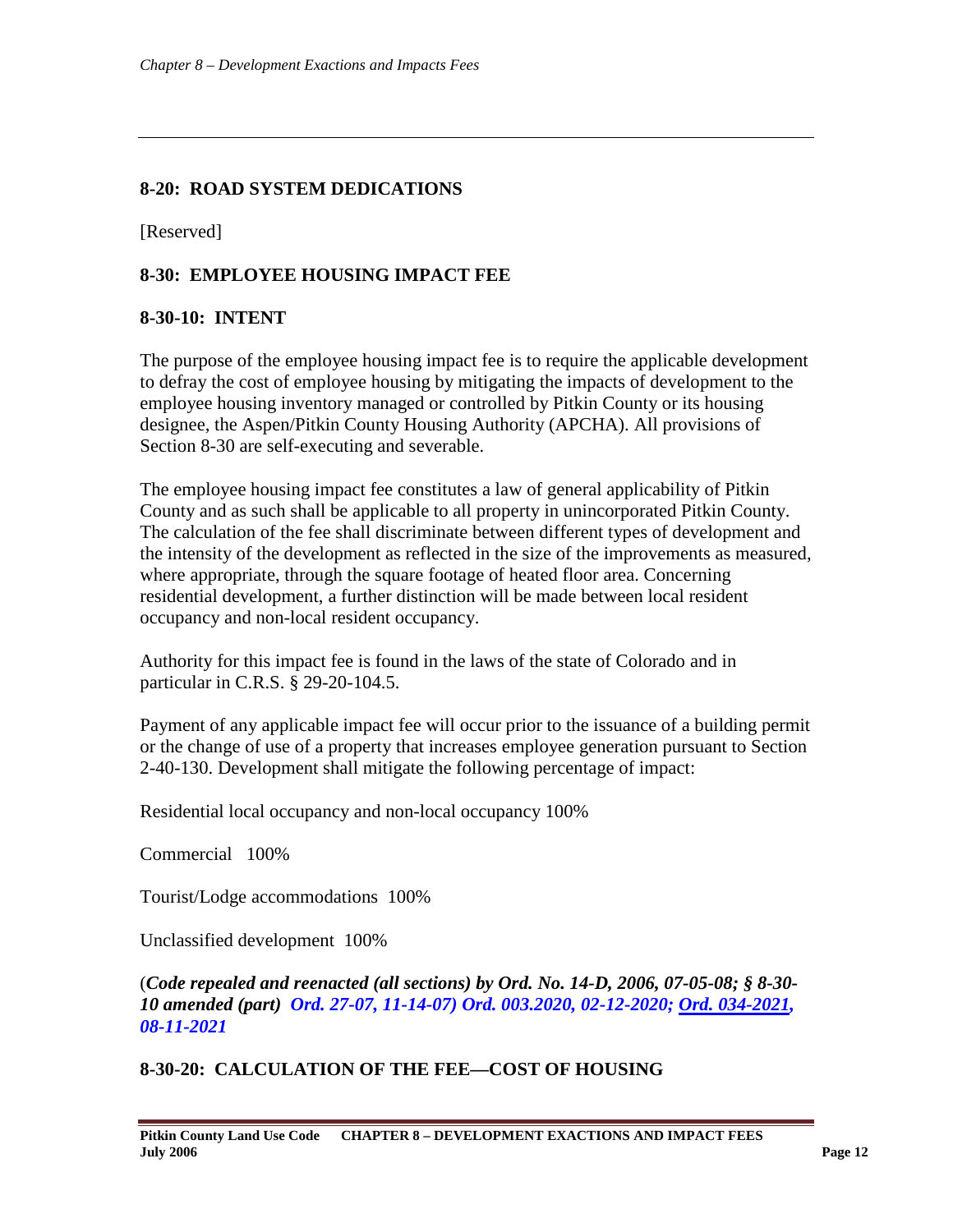The impact fee shall be determined for development activity as the product of the cost of housing an employee and the number of employees generated by the development activity.

(a) Affordable Price. The cost to house an employee shall be determined by calculating the affordable price of housing for the target income class and the market price for housing units of the size typical of the employee housing inventory. The difference in these calculations shall be the basis of the cost to house an employee.

# (1) Target Income for Pitkin County Employee.

The target income for employee housing is 80% of the area median income (AMI) for Pitkin County. The average household in Pitkin County, as reported by the US census is 2.09 people. The AMI data utilized shall be for a two-person household as reported by the United States Department of Housing and Urban Development.

# (2) Available Income.

The percentage of income attributable to housing costs shall be 30% of gross income. This 30% figure shall include all housing costs, including but not limited to principal and interest payments for a 30-year fixed interest loan, taxes, insurance, assessments and mortgage insurance.

# (3) Interest.

Interest rates for a 30-year fixed rate loan shall be based upon inquiry to local lending institutions and adding a premium to that rate of 1%. This is to allow for housing purchases by individuals who cannot qualify for the best market rates available.

# (4) Down Payment.

A down payment at the time of purchase will be assumed to be 5% of the total purchase price.

The factors listed above in paragraphs 1 through 4 will be used to calculate the maximum affordable purchase price for a housing unit by a two-person household earning the target income amount.

(b) The Market Price of Unrestricted Housing. The market price of free-market housing shall be based upon the following enumerated factors.

(1) Sales Data. The market sales data for residential properties shall be tabulated on a per square foot basis of heated floor area. Sales data shall be utilized from the Pitkin County Assessor's Office. This data shall be collected for all areas of Pitkin County including municipalities. The sales data for the three most recent calendar years will be utilized to calculate a rolling median value of retail sales. Excluded from this data will be sales of unheated floor area, sales of restricted properties, sales of fractional ownerships, sales of mobile homes, sales of mixed commercial/residential structures, sales of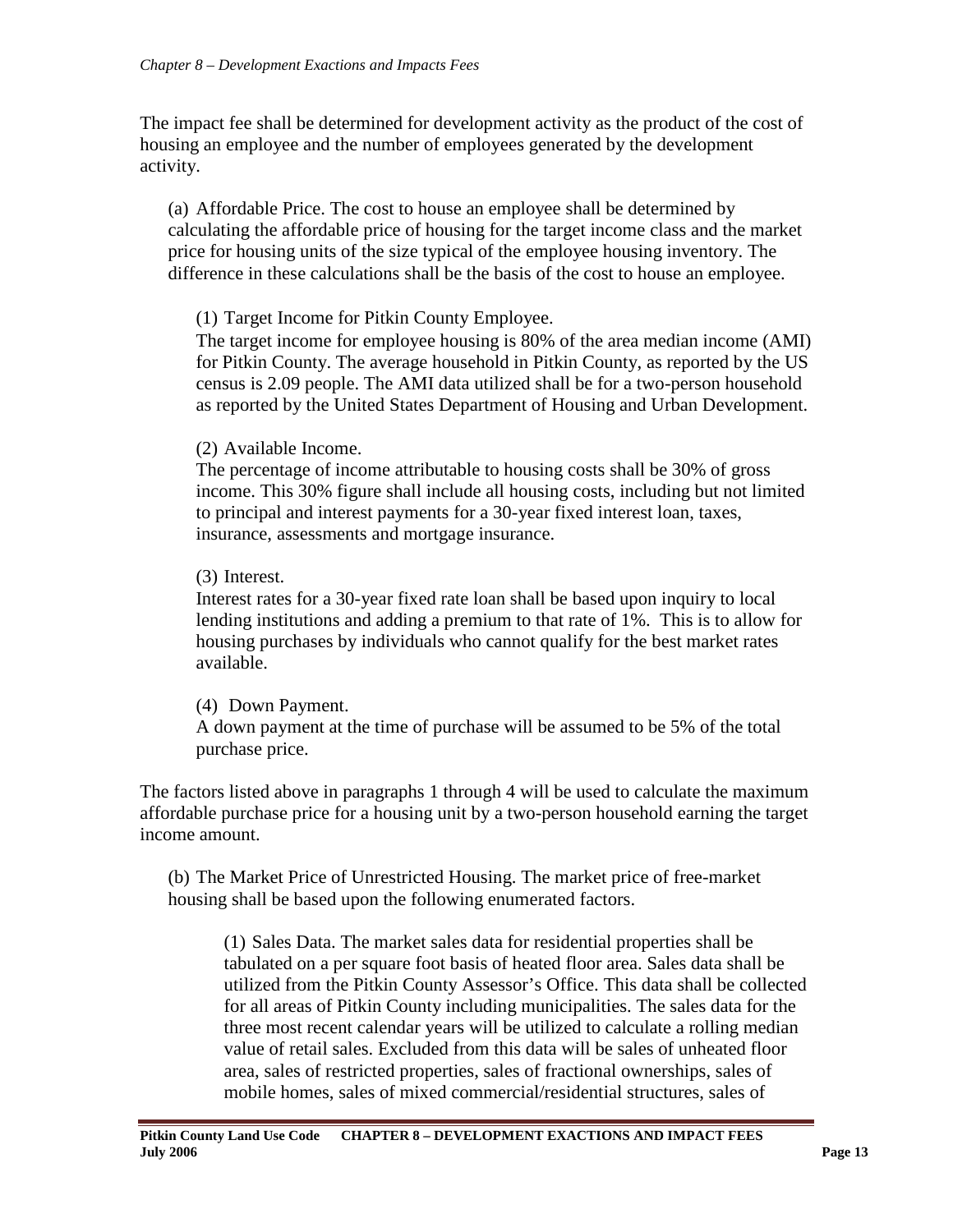properties with more than one residence and sales involving properties of more than 5 acres.

(2) Unit Size. The average size of an employee housing unit will be assumed to be 1100 ft.² of heated area.

(3) Market Price. The market sales of residential properties calculated on a per square foot of heated floor area basis shall be multiplied with the average size of an employee unit to yield the market price of a residential unit of 1100 ft.² of floor area.

(c) Cost of Employee Housing.

(1) To the unit market price of unrestricted housing will be added a 10% administration fee. The 10% calculation shall be based upon the difference between market price and affordable purchase price for an 1100 square foot unit. This fee will pay for the expenses in administering the employee housing program to utilize the collected impact fee. The difference between the adjusted total market price including the administration fee and the affordable price is the subsidy for a unit of employee housing. APCHA data details an average of 1.75 employees per unit of housing. Therefore, the cost to house one employee is the level of per employee subsidy, or the cost to house an employee component of the impact fee.

(*Code repealed and reenacted (all sections) by Ord. No. 14-D, 2006, 07-05- 08; § 8-30-20 amended (part) [Ord. 034-021, 08-11-2021](https://pitkincounty.com/DocumentCenter/View/27883/boccord0342021)*

# <span id="page-13-0"></span>**8-30-30: CALCULATION OF IMPACT FEE—RESIDENTIAL EMPLOYEE GENERATION**

The employee generation calculation for residential development shall discriminate between local and non-local resident occupancy. Local residency shall be occupancy by a household or individuals whose legal residency has been established as the property to be developed. The non-local resident fee shall be collected for all residential development unless the property is restricted through a covenant limiting the occupancy of the residence in a manner to guarantee it is not being occupied by a non-local household or individuals.

Employee generation caused by residential development is calculated in terms of both construction activity and the use and maintenance of the completed residence.

(a) Construction Impacts.

Table 8-3 charts the residence size to number of permanent employees generated for the construction activity and the dwelling units needed to house these employees. This table displays the number of employees it takes to construct the unit and the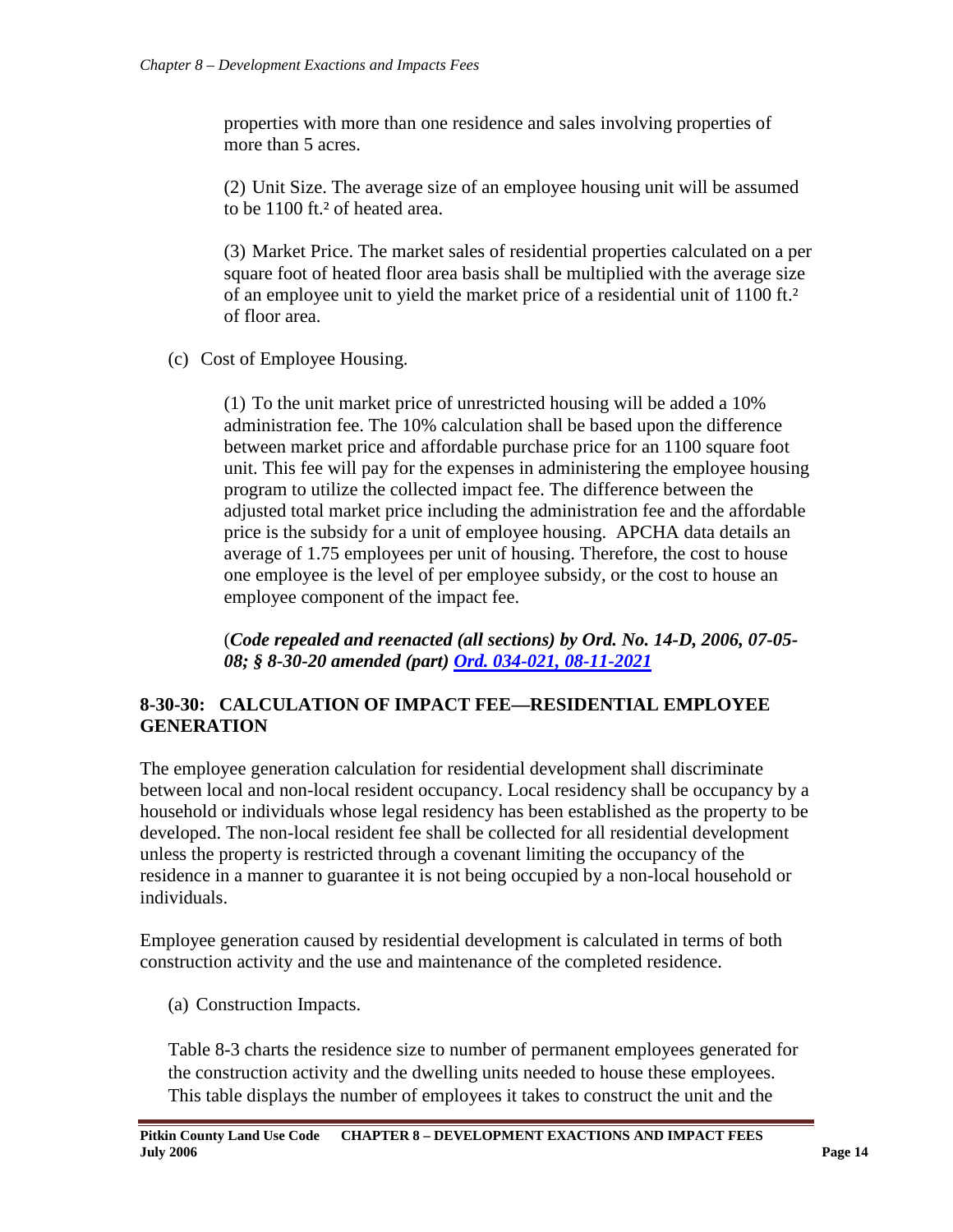number of dwelling units required to house construction workers based on the size of house being constructed. Construction employees will require housing only during the construction period, but the average construction worker career is 40 years. The calculation of construction employee years is therefore divided by 40 to convert to needed housing. The employee equivalent is then divided by the number of employees per dwelling unit (1.75) to calculate the fraction of a dwelling unit needed to house the employees engaged in residential construction of homes of different sizes.

**Table 13: Construction Employment and Need for Housing in Pitkin County**

| <b>Unit Size</b> | <b>Employee Years</b> | Permanent<br><b>Employment</b> | <b>Dwelling Units</b> |
|------------------|-----------------------|--------------------------------|-----------------------|
| 500              | 0.270                 | 0.007                          | 0.004                 |
| 1,000            | 0.541                 | 0.014                          | 0.008                 |
| 2,000            | 1.082                 | 0.027                          | 0.015                 |
| 3,000            | 1.623                 | 0.041                          | 0.023                 |
| 4,000            | 2.163                 | 0.054                          | 0.031                 |
| 5,000            | 2.704                 | 0.068                          | 0.039                 |
| 6,000            | 3.245                 | 0.081                          | 0.046                 |
| 7,000            | 3.786                 | 0.095                          | 0.054                 |
| 8,000            | 4.327                 | 0.108                          | 0.062                 |
| 9,000            | 4.868                 | 0.122                          | 0.070                 |
| 10,000           | 5.408                 | 0.135                          | 0.077                 |
| 12,000           | 6.490                 | 0.162                          | 0.093                 |

Table 8-3 reflects survey data, census data and data from APCHA.

# (b) Use and Maintenance Impacts.

The calculation of use and maintenance activity as an employment generator utilizes survey data from property owners in Pitkin County. The data relates these impacts to the size of the residential development. The data also reflects a significant difference between whether a dwelling is used by a local resident or a non-local resident.

(1) The collected data is expressed by two separate equations, one for local resident occupancy and one for non-local resident occupancy.

Ln(y All Homes Other than Non-Locally Occupied) =  $-4.64138 + (0.000328)^*$ Size in Sq.Ft.)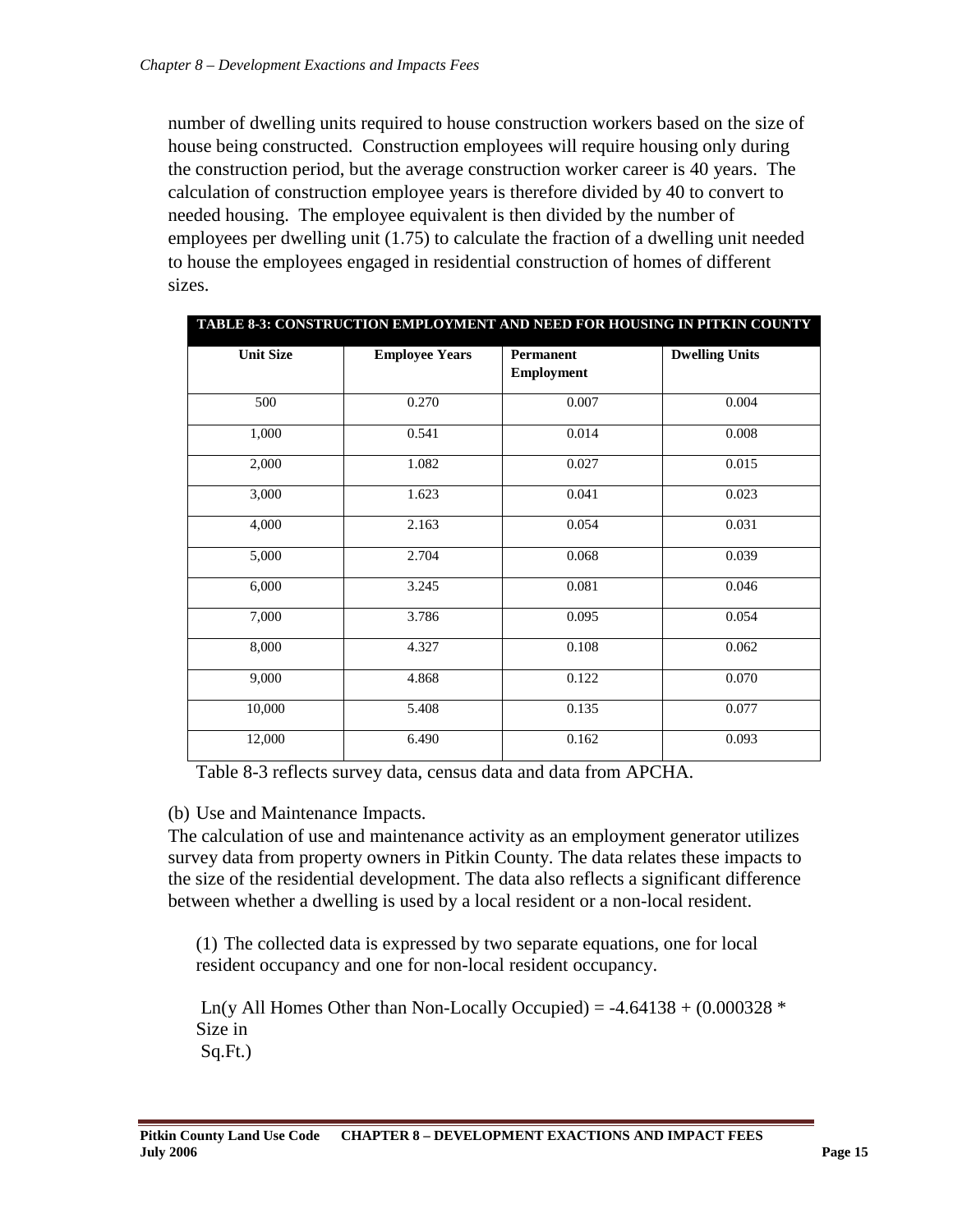Ln(y Non-Locally Occupied Home) =  $-4.64138 + (0.000328 * Size in Sq.Ft.) +$ 2.00514

(2) The exponential relationship is specified as follows:

 $y = -4.67138$  e (0.000328 x) + 2.01 Where  $y =$  employment and  $x =$  square footage

The exponential relationship above effectively describes employment as a function of home size for unit of 9,000 square feet and under. For units larger than 9,000 square feet, it is recommended that the ratios for the 9,000 square foot unit be applied on a proportional basis per 1,000 square feet. The results of applying this formula, as adjusted, to local occupancy homes and non-locally occupied homes is reflected in Table 8-4 below.

| (f)         |   |             | (e)   | <b>Table: 8-4</b> |                                  | <b>Modeled Relationship Between Home Size</b> |
|-------------|---|-------------|-------|-------------------|----------------------------------|-----------------------------------------------|
|             |   |             |       |                   | and Post Construction Employment |                                               |
| <b>Size</b> |   | (g)         | Local | (h)               |                                  | <b>Non-Locally Occupied</b>                   |
| (i)         | 5 | (i)         | 0.011 |                   | (k)                              | 0.082                                         |
| $($ l $)$   | 1 | (m)         | 0.013 |                   | (n)                              | 0.096                                         |
| (o)         | 2 | (p)         | 0.018 |                   | (q)                              | 0.134                                         |
| (r)         | 3 | (s)         | 0.025 |                   | (t)                              | 0.186                                         |
| <b>Size</b> |   | (u)         | Local | (v)               |                                  | <b>Non-Locally Occupied</b>                   |
| (w)         | 4 | (x)         | 0.035 |                   | (y)                              | 0.258                                         |
| (z)         | 5 | (aa)        | 0.048 |                   | (bb)                             | 0.358                                         |
| (cc)        | 6 | (dd)        | 0.067 |                   | (ee)                             | 0.497                                         |
| (ff)        | 7 | (gg)        | 0.093 |                   | (hh)                             | 0.691                                         |
| (i)         | 8 | (jj)        | 0.129 |                   | (kk)                             | 0.959                                         |
| (II)        | 9 | (mm)        | 0.179 |                   | (nn)                             | 1.331                                         |
| 10,000      |   |             | 0.199 |                   |                                  | 1.479                                         |
| 11,000      |   |             | 0.219 |                   |                                  | 1.627                                         |
| 12,000      |   |             | 0.239 |                   |                                  | 1.774                                         |
| 13,000      |   |             | 0.259 |                   |                                  | 1.922                                         |
| 14,000      |   |             | 0.279 |                   |                                  | 2.070                                         |
| 15,000      |   |             | 0.299 |                   |                                  | 2.218                                         |
| (00)        |   | Source: RRC |       |                   |                                  |                                               |

(d)

- (3) The formula to determine the impact fee amount for each specific residential development is as follows:
	- (a) For residential development of 9,000 square feet or less:
		- (1) Construction Employment for all Units =  $\{[0.541 * (Unit FT<sup>2</sup>$  $* .001$ ] \ 40}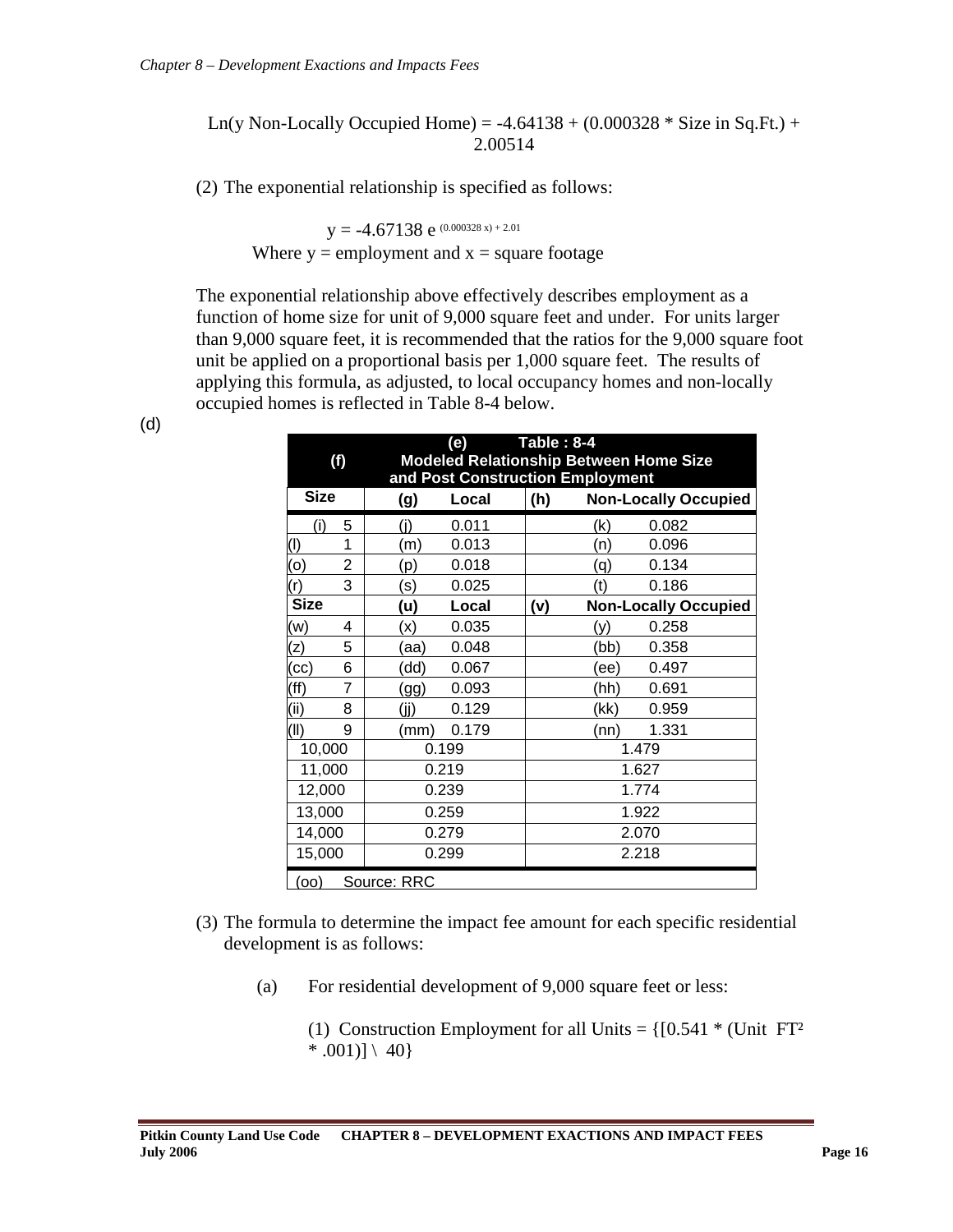(2) Post-Construction Employment – Locally Occupied Unit = Exponent  $[-4.67138 + (0.000328 * Unit FT<sup>2</sup>)]$ 

(3) Post-Construction Employment – Non-Locally Occupied Home = Exponent  $[-4.67138 + (0.000328 * Unit FT<sup>2</sup>) + 2.00514]$ 

(4) Total Employees = Construction Employment + Post-Construction Employment

(b) For Units over 9,000 square feet the ratios of 0.179 for local occupancy, and 1.331 for non-local occupancy shall be utilized.

(4) The calculation of the housing impact fee is development specific and performed administratively. A preliminary calculation can be done utilizing the link to the fee schedule below:

[https://www.pitkincounty.com/DocumentCenter/View/355/Affordable-Housing-](https://www.pitkincounty.com/DocumentCenter/View/355/Affordable-Housing-Impact-Fee-Calculation-Sheet-XLS)[Impact-Fee-Calculation-Sheet-XLS](https://www.pitkincounty.com/DocumentCenter/View/355/Affordable-Housing-Impact-Fee-Calculation-Sheet-XLS)

# **8-30-40: CALCULATION OF IMPACT FEE-COMMERCIAL EMPLOYEE GENERATION**

The impact fee for commercial development or land use will vary based on size and type of commercial development. This interrelationship is demonstrated on Table 8-5. The number of employees generated for specific unit sizes as measured in square feet of floor area can be extrapolated from the data on this table. To determine the exact impact fee multiply the employee generation rate from Table 8-5 with the current cost to house a single employee as determined in Section 8-30-20.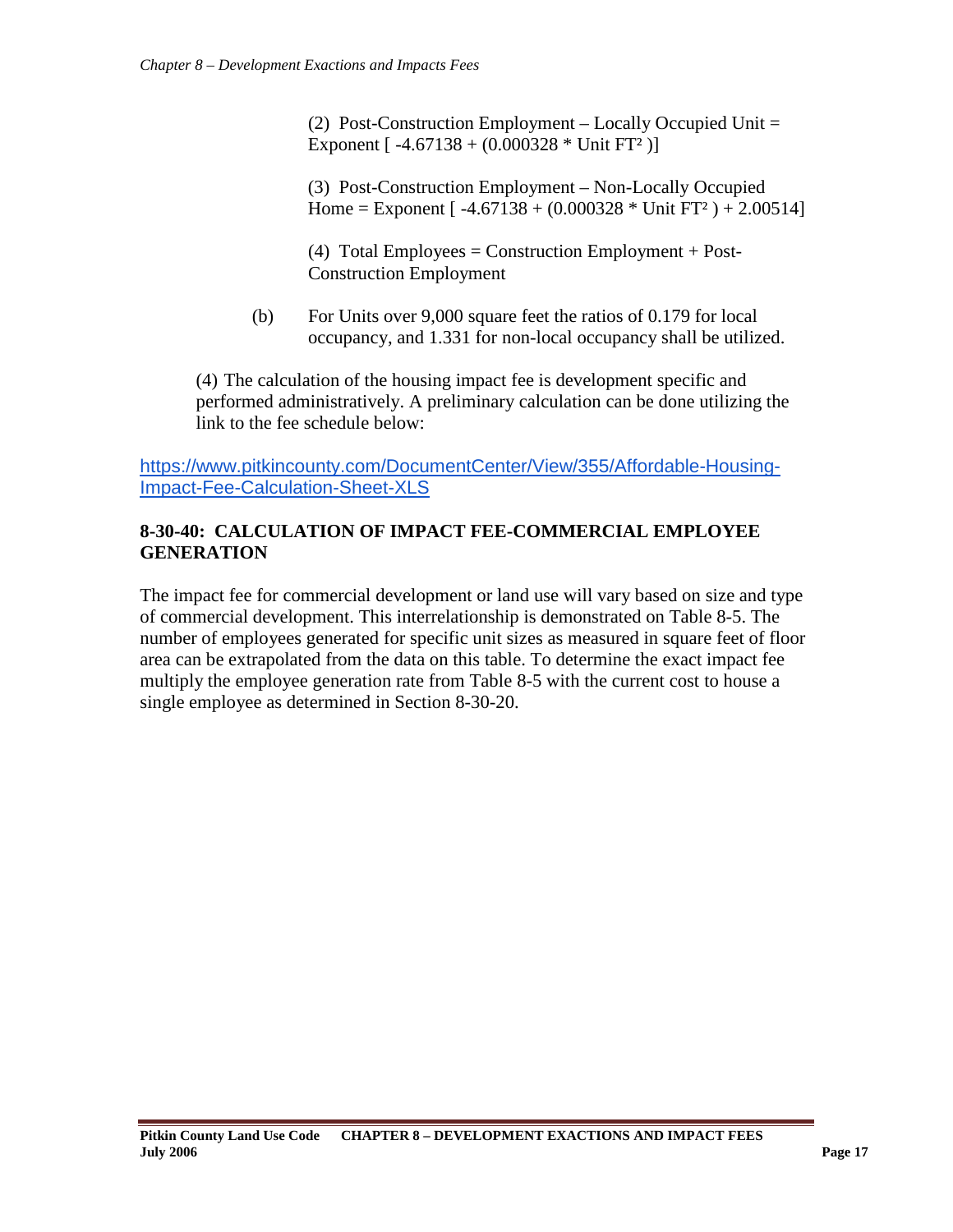| TABLE 8-5: Employees Generated by Size of Development |                                      |                         |                                         |  |
|-------------------------------------------------------|--------------------------------------|-------------------------|-----------------------------------------|--|
| Office - General                                      |                                      |                         |                                         |  |
| Unit Size in<br>sq. ft.                               | No. of<br>Employees<br>Generated     | Unit Size in sq.<br>ft. | No. of<br>Employees<br>Generated        |  |
| 1,000                                                 | 4.5                                  | 10,000                  | 45                                      |  |
| 2,500                                                 | 11.25                                | 15,000                  | 67.5                                    |  |
| 5,000                                                 | 22.5                                 | 20,000                  | 90                                      |  |
| 7,500                                                 | 33.75                                |                         |                                         |  |
| Office - Real Estate                                  |                                      |                         |                                         |  |
| Unit Size in<br>sq. ft.                               | No. of<br>Employees<br>Generated     | Unit Size in sq.<br>ft. | No. of<br>Employees<br>Generated        |  |
| 1,000                                                 | 5.9                                  | 10,000                  | 59                                      |  |
| 2,500                                                 | 14.75                                | 15,000                  | 88.5                                    |  |
| 5,000                                                 | 29.5                                 |                         |                                         |  |
| 7,500                                                 | 44.25                                |                         |                                         |  |
| Office - Non-Profit                                   |                                      |                         |                                         |  |
| Unit Size in<br>sq. ft.                               | No. of<br>Employees<br>Generated     | Unit Size in sq.<br>ft. | No. of<br>Employees<br>Generated        |  |
| 1,000                                                 | 3.8                                  | 10,000                  | 38                                      |  |
| 2,500                                                 | 9.5                                  | $\overline{15,000}$     | 57                                      |  |
| 5,000                                                 | 19                                   | 20,000                  | 76                                      |  |
| 7,500                                                 | 28.5                                 |                         |                                         |  |
| Retail - Guest Market                                 |                                      |                         |                                         |  |
| Unit Size in $\vert$ No. of<br>sq. ft.                | Employees<br>Generated               | Unit Size in sq.<br>ft. | No. of<br><b>Employees</b><br>Generated |  |
| 1,000                                                 | 2.9                                  | 10,000                  | 29                                      |  |
| 2,500                                                 | 7.25                                 | 15,000                  | 43.5                                    |  |
| 5,000                                                 | 14.5                                 | 20,000                  | 58                                      |  |
| 7,500                                                 | 21.75                                | 25,000                  | 72.5                                    |  |
|                                                       | Service – Repair, Personal, Business |                         |                                         |  |
| Unit Size in<br>sq. ft.                               | No. of<br>Employees<br>Generated     | Unit Size in sq.<br>ft. | No. of<br>Employees<br>Generated        |  |
| 1,000                                                 | 1.13                                 | 10,000                  | 11.32                                   |  |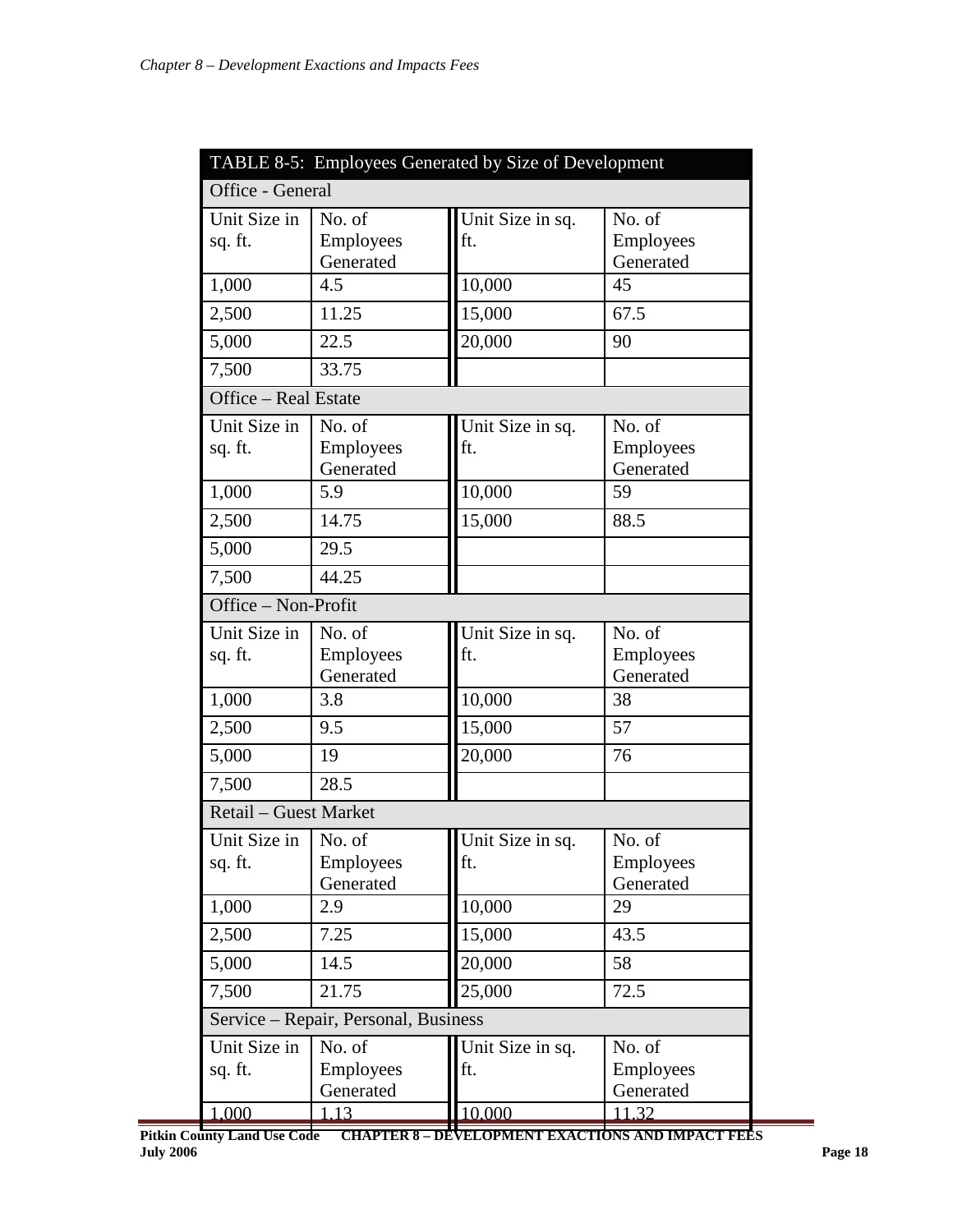|                         | 2.83                             | 15,000                  | 16.98                            |
|-------------------------|----------------------------------|-------------------------|----------------------------------|
| 5,000                   | 5.66                             | 20,000                  | 22.64                            |
| 7,500                   | 8.49                             | 25,000                  | 28.31                            |
| Restaurant/Bar          |                                  |                         |                                  |
| Unit Size in<br>sq. ft. | No. of<br>Employees<br>Generated | Unit Size in sq.<br>ft. | No. of<br>Employees<br>Generated |
| 1,000                   | 7.4                              | 10,000                  | 37                               |
| 2,500                   | 18.5                             | 15,000                  | 55.5                             |
| Government              |                                  |                         |                                  |
| Unit Size in            | No. of                           | Unit Size in sq.        | No. of                           |
| sq. ft.                 | Employees<br>Generated           | ft.                     | Employees<br>Generated           |
| 1,000                   | 3.9                              | 10,000                  | 39                               |
| 2,500                   | 9.75                             | 15,000                  | 58.5                             |
| 5,000                   | 19.5                             | 20,000                  | 78                               |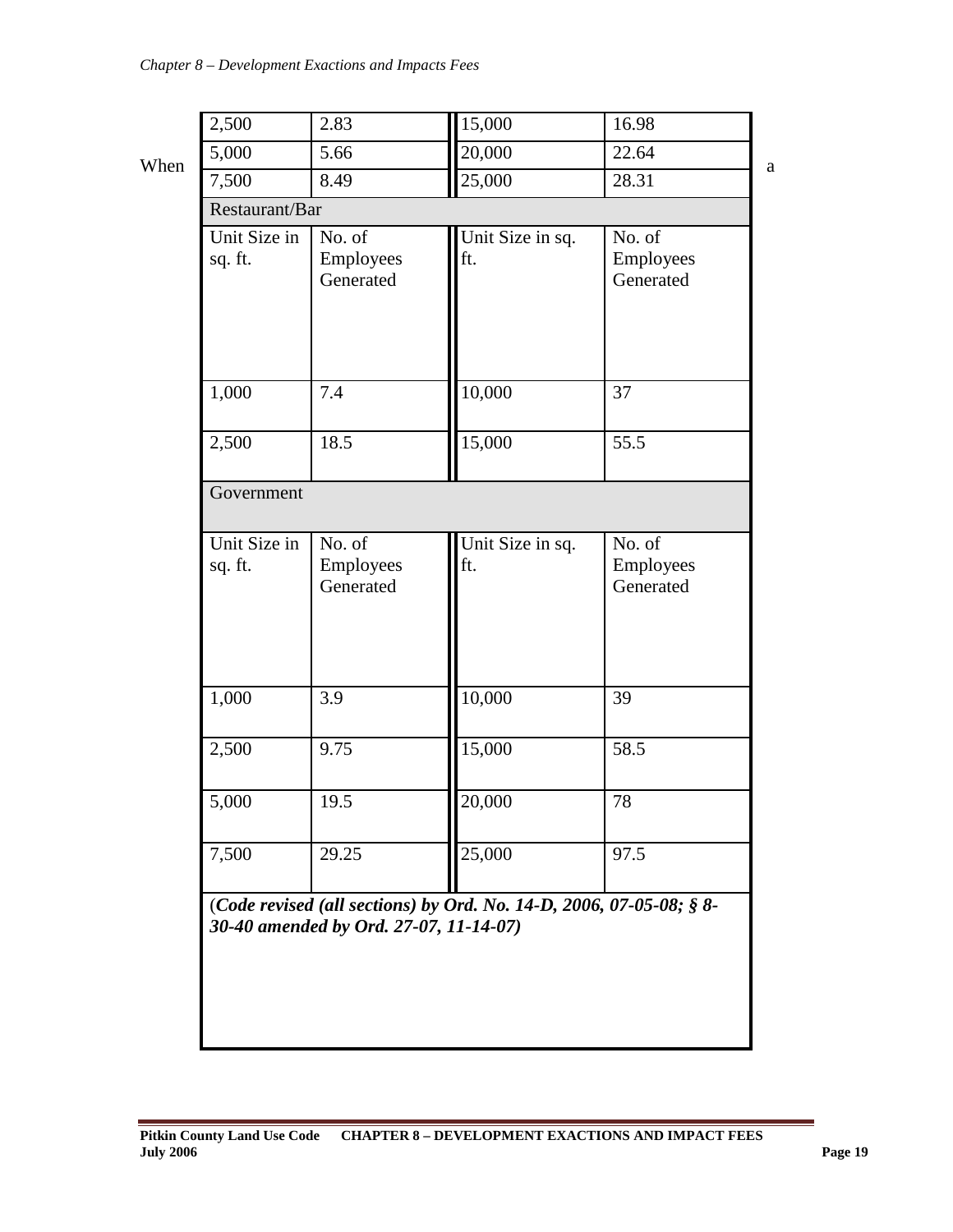commercial development facility changes in use from one category of use to another more intensive category in terms of employee generation, an impact fee shall be imposed according to this section for the increase in employee generation.

# <span id="page-19-0"></span>**8-30-50: CALCULATION OF IMPACT FEE—TOURIST/LODGE ACCOMMODATION EMPLOYEE GENERATION**

(a) The impact fee for tourist/lodge accommodation development or land use will vary based on the number of accommodation rooms to be developed. There are two types of rooms, historic/standard and luxury.

(b) The formula to determine the impact fee amount for tourist/lodge accommodation development or land use is as follows:

(1) Number of rooms times employee generation rate of 0.3 employees per room for historic/standard rooms or 1.1 employees per room for luxury rooms.

(2) Number of employees times the cost of housing one employee as determined in section 8-30 -20.

# <span id="page-19-1"></span>**8-30-60: CALCULATION OF IMPACT FEE—UNCLASSIFIED DEVELOPMENT**

The employee housing impact fee calculation is based upon three different classes of development: residential, commercial and tourist/lodge accommodations. If the type of development proposed is not specified as one of these three classes of development, the fee applicable shall be calculated based on the most comparable type of development and land use category described herein. If a property owner believes that there is no appropriate comparison between the proposed development or land use and the three classes of development described or that the specific instance of unclassified development would generate employees at a significantly lower rate than indicated by the impact fee calculation, then the property owner may submit an independent fee calculation as described in section 2-40-130 to suggest an alternative impact fee. The impact fee shall be the number of employees times the cost of housing one employee as determined in section 8-30-20.

# <span id="page-19-2"></span>**8-30-70: OPTIONS TO DEFRAY THE PAYMENT OF IMPACT FEES**

In order to mitigate the impacts of development upon the employee housing capital facilities, a developer or property owner may be allowed to avoid full payment of the scheduled impact fee through one or a combination of the following events. These events shall include and be limited to the construction of deed restricted employee housing, the acquisition and deed restriction of existing residential housing units, or the dedication of real property to Pitkin County that will be used for the construction of employee housing. In no event shall the exercise of any of these three options cause a developer or property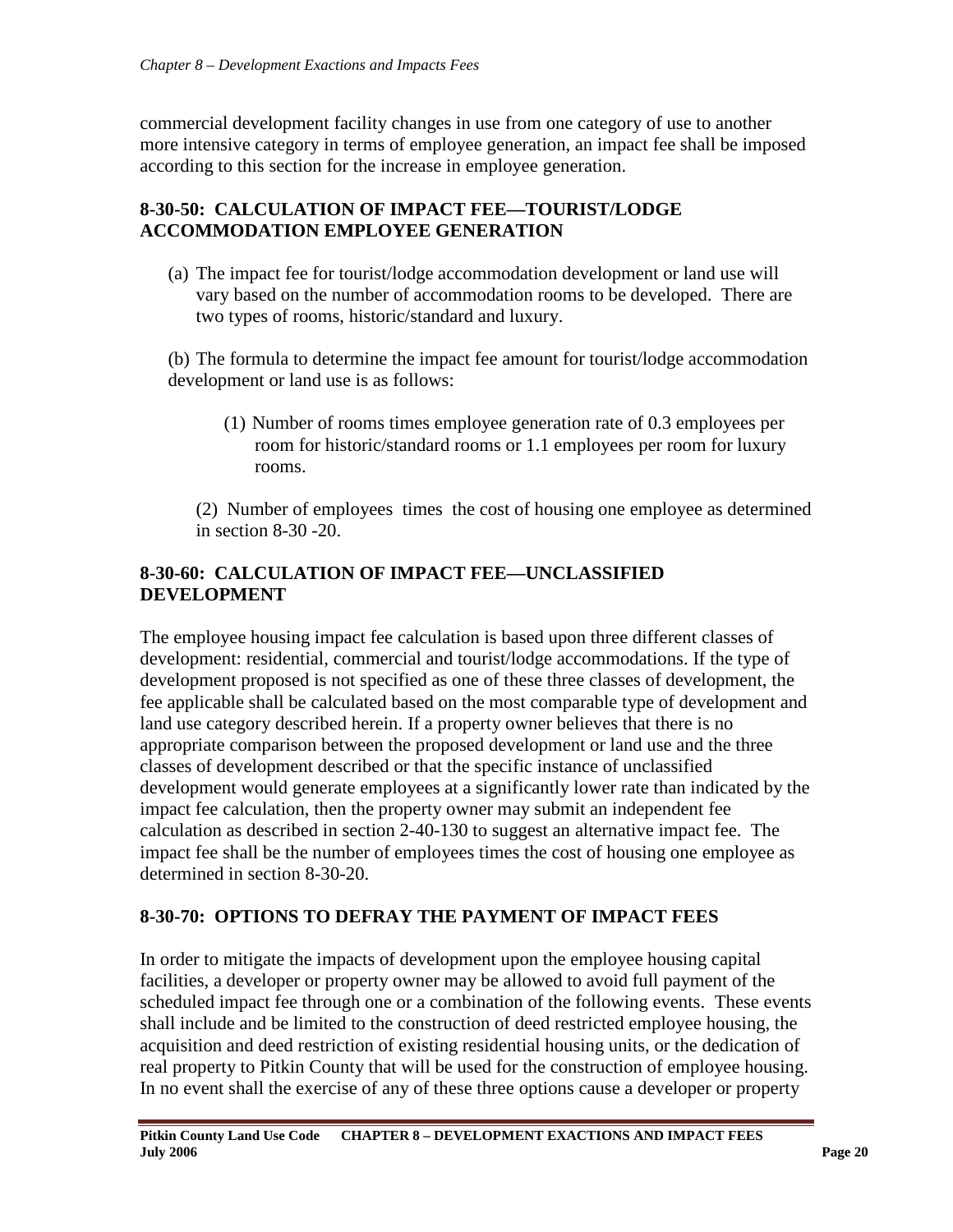owner to exceed the impact fee schedule with the value of any construction, acquisition or dedication. The decision of whether or not to accept an offered alternative to full payment of the impact fee is a discretionary decision of the Board of County Commissioners. The Board of County Commissioners may accept or reject such offer based upon any reasonable consideration including, but not limited to any of the following: the type and location of the development to be mitigated; location of the property that is offered; the physical condition of the offered property; the ability to utilize the property in the employee housing program; the need for the type of property offered:

(a) Construction Requirements for Employee Housing Units

Any employee housing units developed in lieu of payment of a full impact fee shall meet the following guidelines:

(1) All construction must comply with all regulations and required permits of the Pitkin County Code.

(2) Size and materials used in the construction of employee housing shall be specifically approved by either the Board of County Commissioners. All employee housing units constructed shall be ready for occupancy prior to the issuance of a Certificate of Occupancy for the free-market development for which the deed restricted housing is in mitigation.

(3) A deed restriction to be recorded against the property shall be reviewed and accepted by the Board of County Commissioners and its County Attorney prior to acceptance of the unit for mitigation of development impacts and/or prior to issuance of a building permit for the unit.

(b) Requirements for Converted/Deed Restricted Units

Free-market units acquired in lieu of full payment of the scheduled impact fee shall meet the following requirements:

(1) All units must be specifically approved for mitigation by the Board of County Commissioners. The grant of this acceptance will be at the discretion of the Board of County Commissioners considering factors including but not limited to the location of the units, physical quality of the housing units and cost of maintenance of the units.

(2) The acquired and restricted units shall be ready for occupancy before the issuance of a Certificate of Occupancy for the constructed free-market development whose impact the deed restricted units mitigate.

(3) Prior to acceptance, the deed restriction recorded against the converted units shall be approved by the Board of County Commissioners or its County Attorney.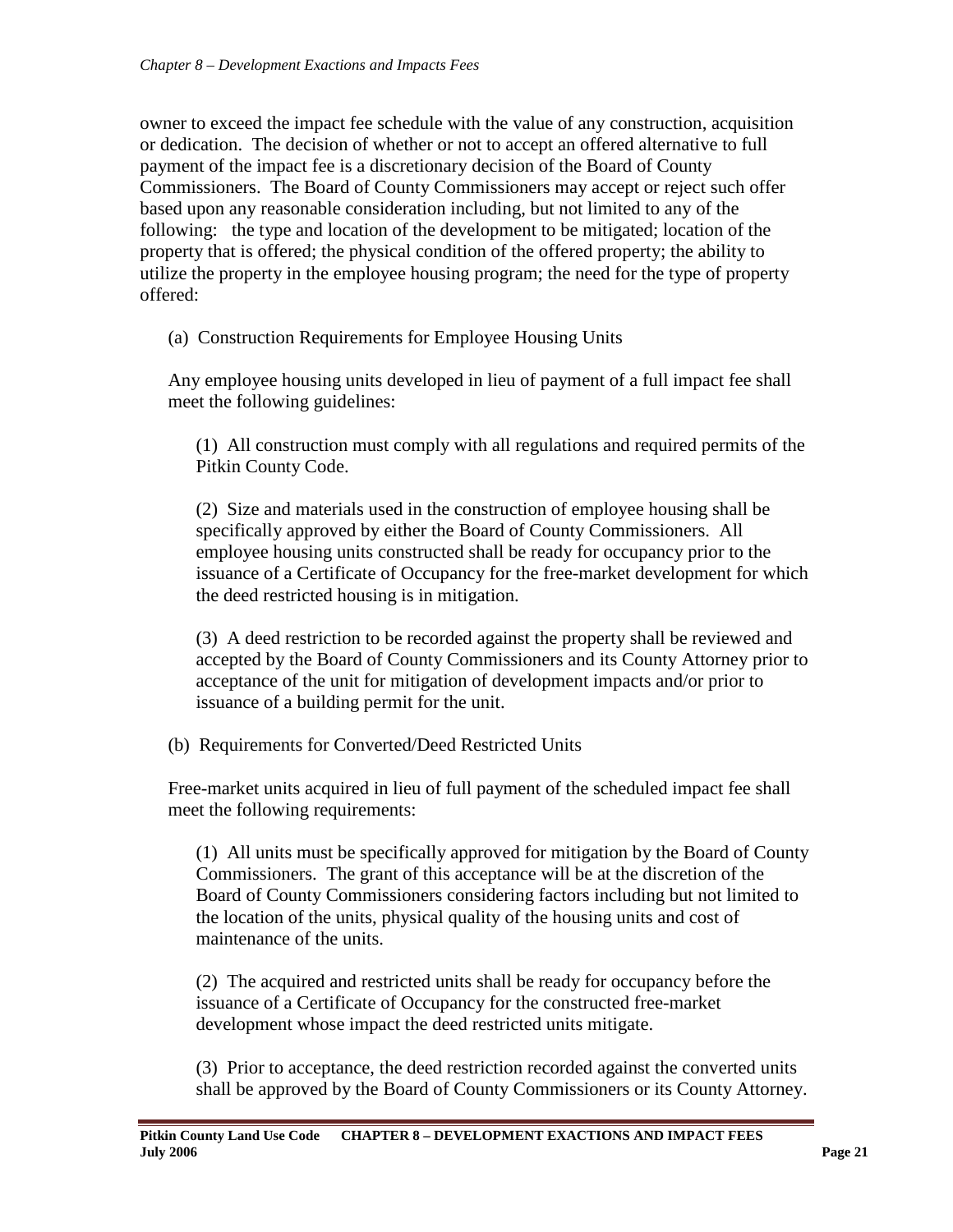#### (c) Dedication of Real Property

All real property proposed by a developer or property owner for dedication to Pitkin County in lieu of full payment of the scheduled employee housing impact fee, shall be specifically accepted by the Board of County Commissioners through enactment of a County ordinance. The Board of County Commissioners may reject or accept any offered real property based upon any reasonable consideration. Included in the criteria for consideration but not representative of all factors that may be considered by the Board of County Commissioners in accepting a real property dedication will be: the location of the property; the size of the property to accommodate development of employee housing; the existing zoning of the property; the environmental, topographic and soils condition of the offered property; and the presence of any infrastructure or utilities.

#### (d) Removal of Constructed Employee Housing

If the obligation of payment of the impact fee was satisfied through the construction of employee housing as provided in paragraph (a) above and the property owner wishes to eliminate that constructed employee housing, such a request may be made to the Community Development Department and determined by the Board of County Commissioners. If the removal of the employee housing unit is approved, then the property owner shall be responsible, prior to the unit's removal, for the payment of the impact fee originally satisfied by the constructed unit, at the rate of payment at the time of the unit's removal.

# <span id="page-21-0"></span>**8-30-80: EXEMPTIONS AND CREDITS**

- (a) Exemptions from Payment of Scheduled Impact Fees
	- (1) Employee Housing

No employee housing impact fee shall be imposed on the construction of deed restricted employee housing as defined from time to time by the Board of County Commissioners.

(2) Replacement, Restoration or Remodel of Existing Units

No employee housing impact fee shall be charged for replacement or restoration for an improvement that was lost or damaged through fire, age or other event not precipitated by the owner of the property. This exemption shall extend only so far as replacement or restoration for the unit is being sought in its same location and at the same size. No employee housing impact fee shall be charged for remodel construction that does not increase the size of the residential structure if a fee for the existing residence was already paid. No exemption shall be recognized for expansion of an existing structure except for that portion for which a fee was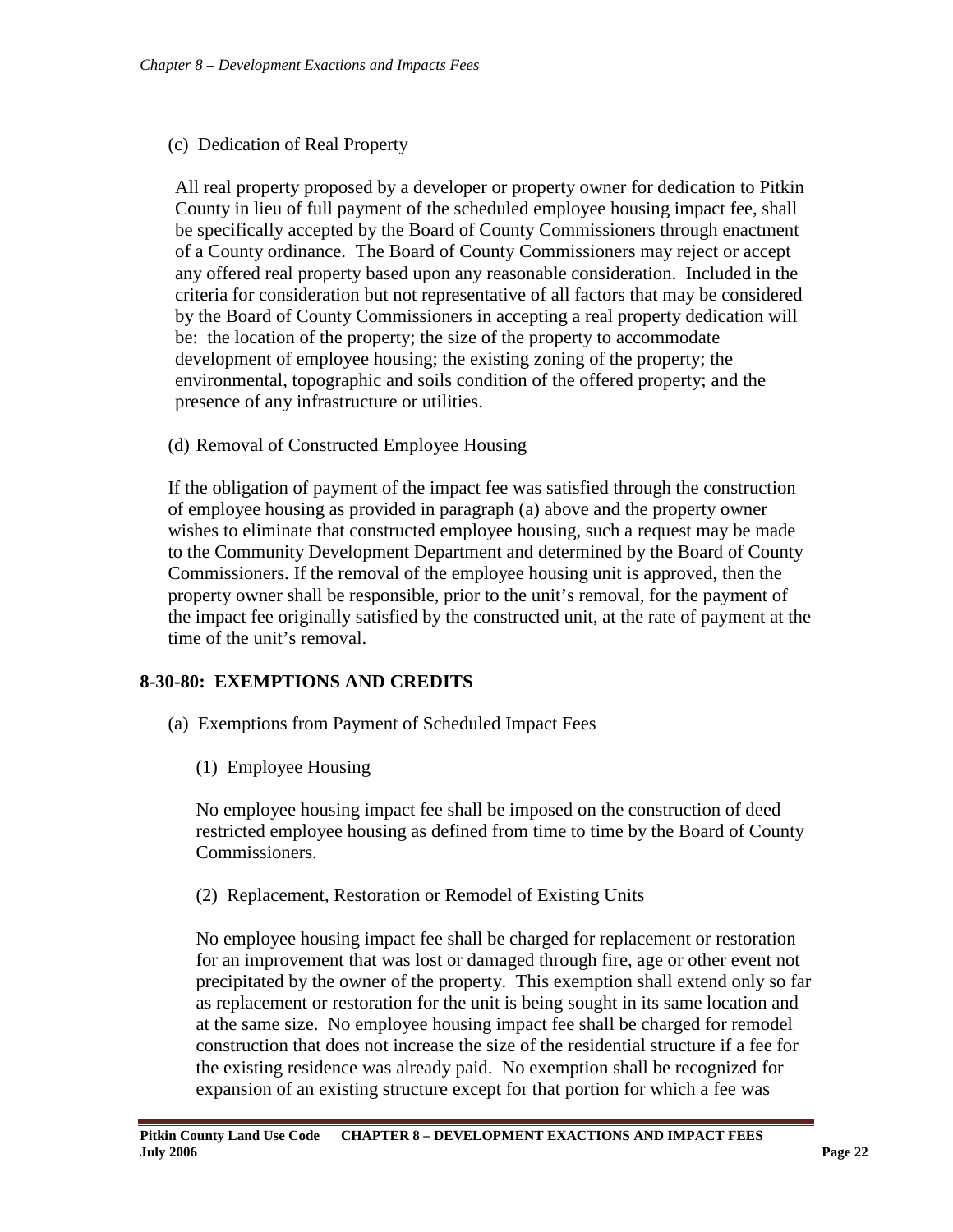already paid. Therefore, if a fee was paid on the construction of a 10,000 square foot home and the home is expanded to 11,000 square feet, a fee on the additional 1,000 square feet will be owed in the amount of the difference in the fee for a 10,000 square foot home and an 11,000 square foot home.

(3) Structures of five thousand seven hundred fifty (5,750) square feet or less of heated space shall not be assessed an impact fee. Heated space shall be heated square footage calculated as all interior space measured interior wall to interior wall including all interior partitions. Multiple residential structures on one property shall be considered as one structure for fee calculation purposes. (4) Agricultural structures and activity will not be assessed an impact fee. Any other structures or activities associated with or located on property with agricultural activity or structures will be subject to the terms of this Chapter.

- (b) Credits
	- (1) Previous Payment and Exaction

(a) Any fee imposed by this Chapter shall be subject to offset and reduced to reflect all previous payments, exactions, dedications or other mitigation made in relation to the proposed use and development.

(b) The value of any payment, exactions, dedications or other mitigation made to Pitkin County shall be adjusted upward to reflect the present value not the value at the time of the original payment, exaction or dedication. This upward adjustment shall be based upon the annualized rate of inflation as published in the Consumer Price Index (Denver-Aurora-Lakewood CPI-W) as established by the United States Bureau of Labor Statistics. If this index should be discontinued, then reference will be to Denver-Aurora-Lakewood CPI-U, and if this is not available, then to CPI-W All Cities.

(c) If the previous dedication, contribution or exaction was made as a part of a larger approval, i.e., subdivision or PUD review process, then the previous contribution, dedication or exaction shall be apportioned between all the properties of the approved development for which the previous contribution, dedication or exaction was made.

(2) Change in Use

When the imposition of the employee housing impact fee is required due to a change in use, credit shall be recognized for any legally established use.

#### **8-30-90: IMPACT FEE FOR SMALL ESTABLISHED COMMERCIAL BUSINESSES**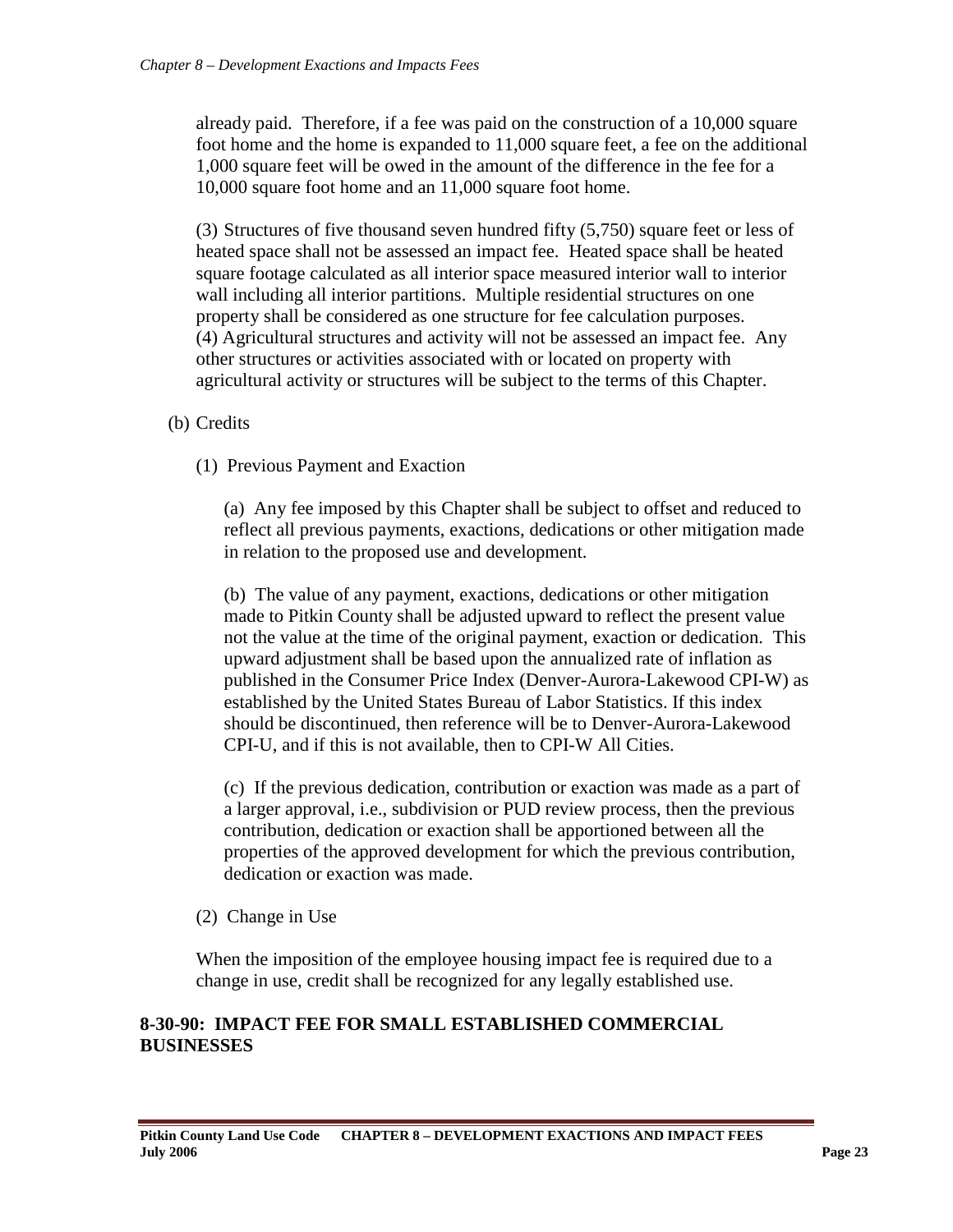(a) A "small established commercial business" (a commercial business that has eight (8) or fewer full time equivalent employees, that is less than five thousand (5,000) sq. ft. of floor area, and that has operated continuously as the same type of business with the same ownership, and in the same location in Pitkin County for a period exceeding twenty (20) years) that relocates and abandons an old facility and that constructs and owns a new facility to accommodate the same small established commercial business shall be required to pay only the employee housing impact fee that would be imposed by Section 8-30-40 on the amount of additional floor area by which the new facility exceeds the previously occupied facility.

(b) If a new facility is exempted in conformance with Section 8-30-80(a**)** above, and the use of the facility changes prior to occupancy of the new facility or within five (5) years of occupancy of the new facility, an impact fee shall be required for the new facility in accordance with the formula and computation of fees established in Section 8-30-40. The fee owed will be that in effect at the time of the change in occupancy.

(c) A business utilizing this provision for reduction in/or exemption from the impact fee shall be subject to periodic employee audits (not more than once every two years) which shall be undertaken by Pitkin County and which will be funded by the business. Any increase in full time equivalent employees documented by an audit will require the business to pay additional employee impact fees at 100% of the amount that would be imposed for the additional employees by utilizing the formula and computation of fees established in Section 8-30-40.

*(Code repealed and reenacted (all sections) by Ord. No. 14-D, 2006, 07-05-08; § 8-10- 60 (part) amended [Ord. 23-09, 09-23-09\)](http://www.aspenpitkin.com/Portals/0/docs/county/countycode/ordinances/bocc.ord.023-2009.pdf); [Ord. 003-2020, 02-12-2020](https://pitkincounty.com/DocumentCenter/View/22017/boccord0032020)*

# <span id="page-23-0"></span>**8-40: PARKS/RECREATION/OPEN SPACE EXACTION – Repealed [Ord. 024-](https://pitkincounty.com/DocumentCenter/View/27850/boccord0242021) [2021,](https://pitkincounty.com/DocumentCenter/View/27850/boccord0242021) 06-09-2021**

# <span id="page-23-1"></span>**8-50: PARKS/OPEN SPACE/AGRICULTURAL PRESERVATION FEE**

[Reserved]

# <span id="page-23-2"></span>**8-60: TRAILS EXACTION**

#### <span id="page-23-3"></span>**8-60-10: APPLICABILITY**

The trails development exaction standards are applicable to new residential and commercial subdivisions and tourist accommodation developments.

#### <span id="page-23-4"></span>**8-60-20: INTENT**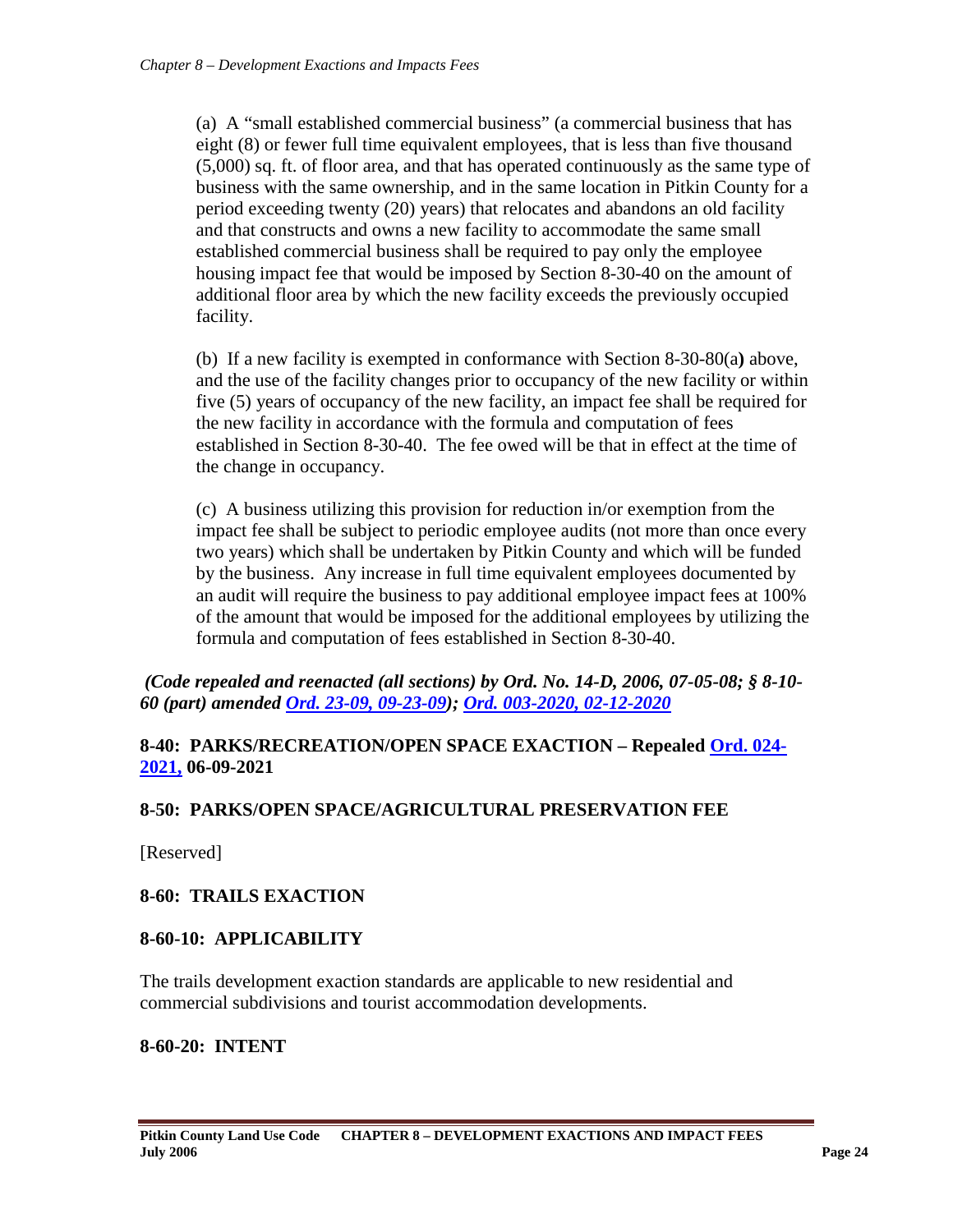Pitkin County established a trails program to satisfy trails needs of residents and visitors. The program is intended to provide:

(a) Trails for diversified segments of the population including: nordic skiers, mountain bike riders, road bike riders, hikers, horse back riders, fisherman, hunters, senior and handicapped citizens;

(b) Recreational trails, commuting trails and dual purpose trails for recreation and commuting; and

(c) Multiple access points to the United States Forest Service trails system and public lands.

# <span id="page-24-0"></span>**8-60-30: TRAILS STANDARDS**

(a) General

Pitkin County trails standards are based upon consideration of the Pitkin County Comprehensive Plan and adopted open space and trails plans.

(b) Standards

(1) Whenever a tract to be subdivided includes any part of a trail or trails designated on trail or master plans or historically used trails, the developer shall plat and grant public easements consistent with County Trail standards and specifications and in a location acceptable to the Board of County Commissioners.

(2) Whenever a tract of land is traversed by or abuts a river or creek, the developer shall plat and grant a public fishing easement to include the stream and the land area five feet (5') beyond the ordinary high water mark on the stream bank.

*(Code repealed and reenacted (all sections) by Ord. 014-D-2006, Section 8-60- 30 amended (in part) [Ord. 011-2022,](https://pitkincounty.com/DocumentCenter/View/28808/boccord0112022-recorded) 02-23-2022*

# <span id="page-24-1"></span>**8-70: PUBLIC TRAIL FEES**

[Reserved]

# <span id="page-24-2"></span>**8-80: SCHOOL LAND DEDICATION STANDARDS**

#### <span id="page-24-3"></span>**8-80-10: APPLICABILITY**

Pursuant to C.R.S. 30-28-101 et. seq. , school land dedication standards shall be assessed upon all new subdivisions containing residential units within unincorporated Pitkin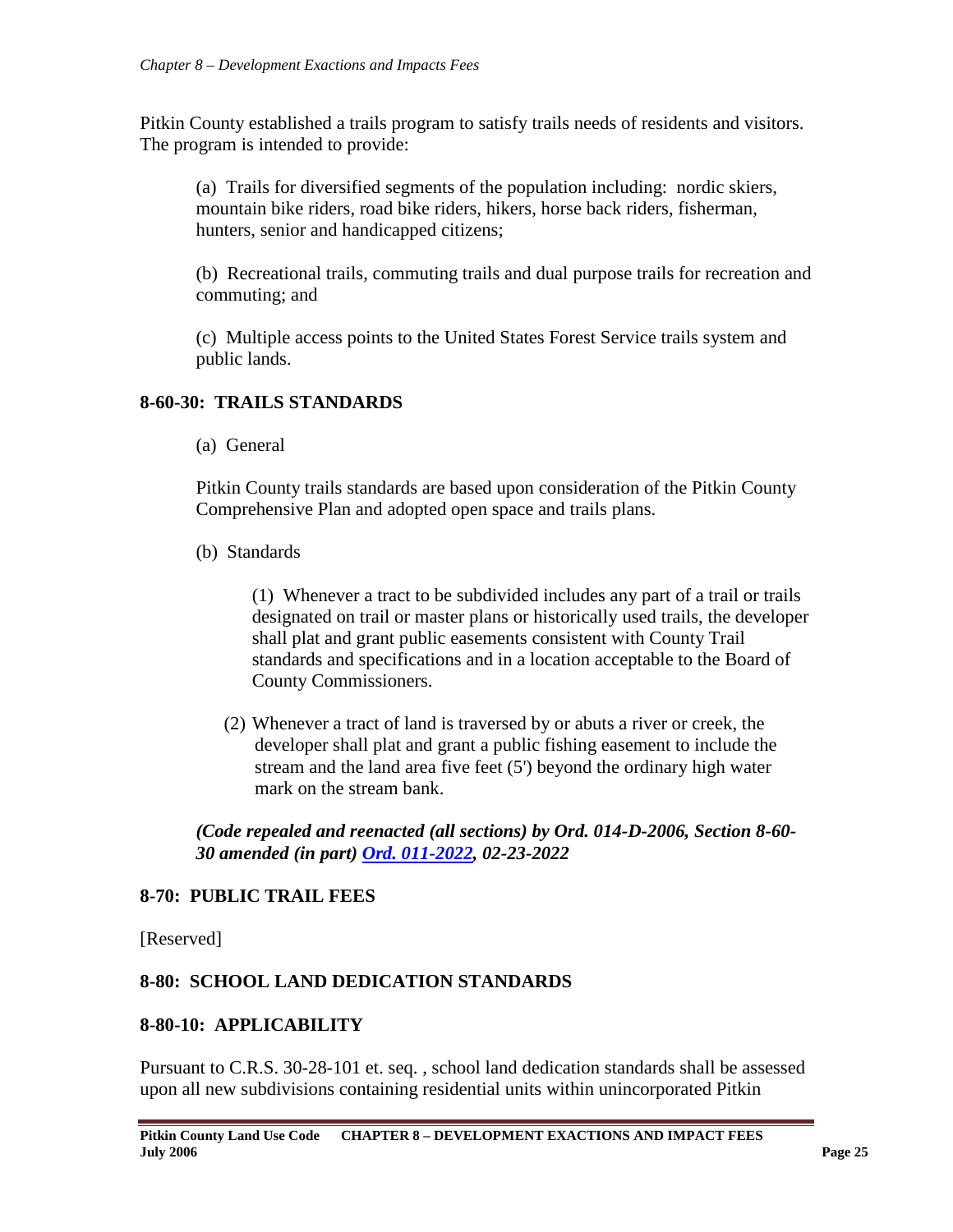County that are located within the boundaries of the Aspen School District or the Roaring Fork School District (RE-1).

# <span id="page-25-0"></span>**8-80-20: INTENT**

The Aspen and Roaring Fork School Districts require land for necessary school functions, which may include, but are not limited to, school buildings, support facilities, open space and recreation areas and housing for employees and their families. The purpose of this Section is to ensure that as development occurs within the School Districts and school enrollment grows, the current level of service provided to students can be maintained. This is accomplished by the adoption of standards for new subdivisions to provide land, or cash-in-lieu thereof to the County, for use by the School District. The standards are based on the number of students the development generates and the School Districts current level of service standard for land area provided per student.

# <span id="page-25-1"></span>**8-80-30: ASPEN SCHOOL DISTRICT DEDICATIONS AND PAYMENTS**

(a) Land Dedication Standards

For lands within the Aspen School District boundaries, school land dedications shall be assessed according to the following schedule:

| TABLE 8-5: Aspen School District School Land Dedications |                                      |  |  |  |
|----------------------------------------------------------|--------------------------------------|--|--|--|
| Unit Type                                                | <b>Land Dedication Standard</b>      |  |  |  |
| Dormitory                                                | $0.0000$ acres $(0 \text{ sq. ft.})$ |  |  |  |
| Studio/1 Bedroom                                         | $0.0012$ acres $(52$ sq. ft.)        |  |  |  |
| 2 Bedroom                                                | $0.0095$ acres (416 sq. ft.)         |  |  |  |
| 3 Bedroom                                                | $0.0162$ acres (707 sq. ft.)         |  |  |  |
| 4 Bedroom                                                | $0.0248$ acres $(1,081$ sq. ft.)     |  |  |  |
| 5 Bedroom                                                | $0.0284$ acres $(1,236$ sq. ft.)     |  |  |  |

# (b) Cash-in-Lieu Payment Formula

For lands within the Aspen School District Boundaries, an applicant may make a cash payment in-lieu of dedicating land to the County, or may make a cash payment in combination with a land dedication, to comply with the standards of this Section. Because of the cost of subdivided land in Pitkin County, the School District and Pitkin County have decided to require payment of a cash-in-lieu amount that is less than the full market value of the land area that would result from application of these land dedication standards. Because there is not a single formula that works equally well for both small and large lots, two formulas have been established. Applicants may use the formula that results in the lesser of the two payment amounts. Regardless of that formula is chosen, any individual cashin-lieu payment shall not be required to exceed \$4,260 for a single dwelling unit.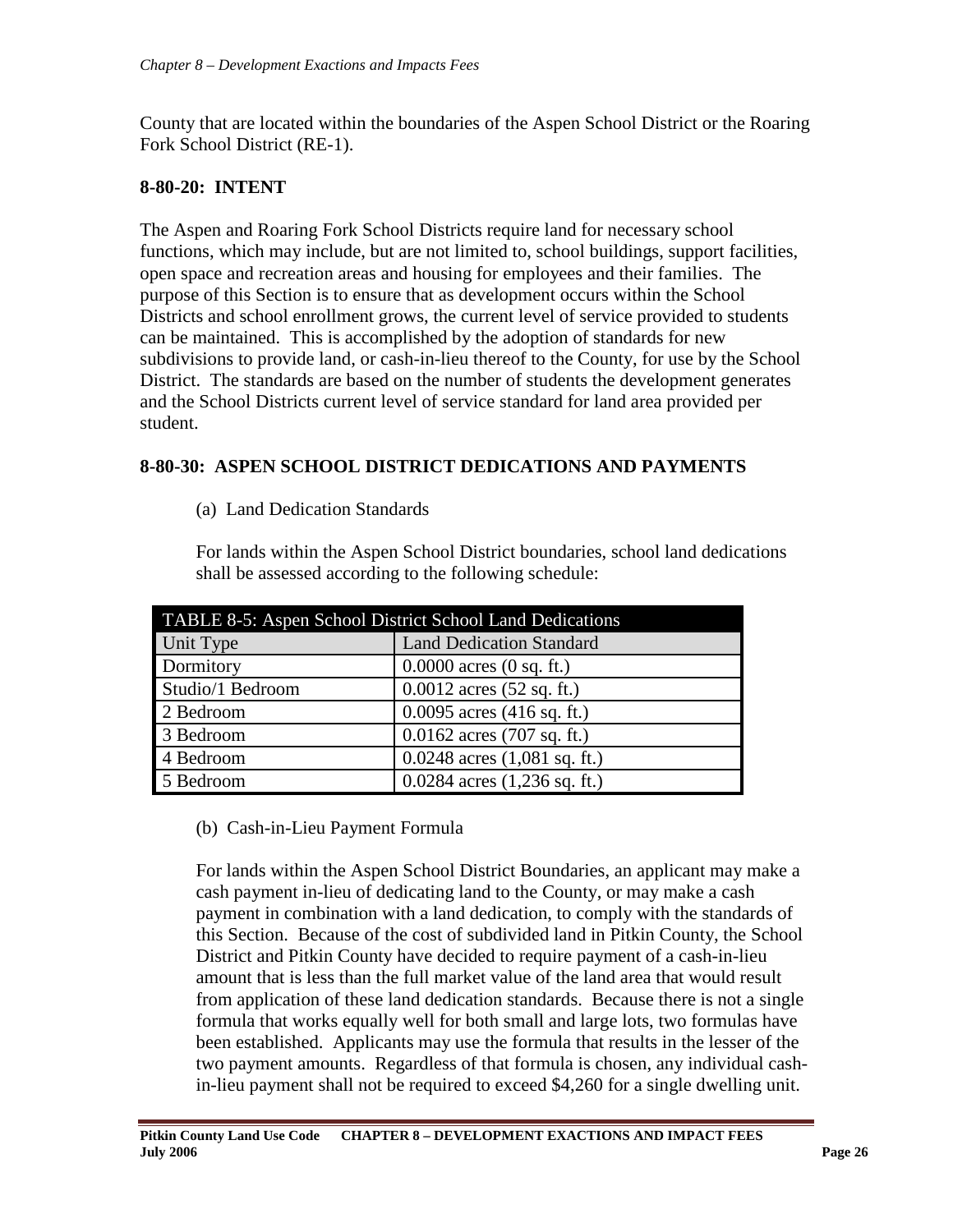The formulas to determine the amount of the cash-in-lieu payment for each residential dwelling unit are as follows:

(1) Formula 1

Market value of land multiplied by the applicable land dedication standard multiplied by 0.33 equals the amount of the cash payment. For example, for a property having a market land value of \$100,000, on which a four bedroom house is proposed, the payment would be:

 $$100,000 \times 0.0248 \times 0.33 = $818.40.$ 

(2) Formula 2

The market value of the land divided by the total number of square feet of land within the property equals the market value of one square foot of the property. The market value of one square foot of the property multiplied by the number of square feet of land required to be dedicated to the county equals the amount of the cash payment. For example, for a ten acre property having a market land value of \$1,000,000 on which a fourbedroom house is proposed, the payment would be:

 $$1,000,000/43,560 \times 10 = $2.30$ 

 $$2.30 \times 1.081 = $2.486$ 

(3) Current Market Value

Current market value means the value of a subdivided lot at the time of the cash-in-lieu payment, including site improvements such as streets and utilities, but excluding the value of residential dwelling units and other structures on the property. When more than one residential dwelling unit is to be built on a lot, then each unit shall be assigned its proportionate share of the current market value of the lot.

(4) Substantiation

Market value may be substantiated by a documented purchase price (if an arms length transaction nor more than two (2) years old) or other mutually agreed upon recognized means.

(5) Appraisal

In the event the developer and the County fail to agree on market value, such value shall be established by a qualified real estate appraiser acceptable to both parties. The developer shall pay for the appraisal.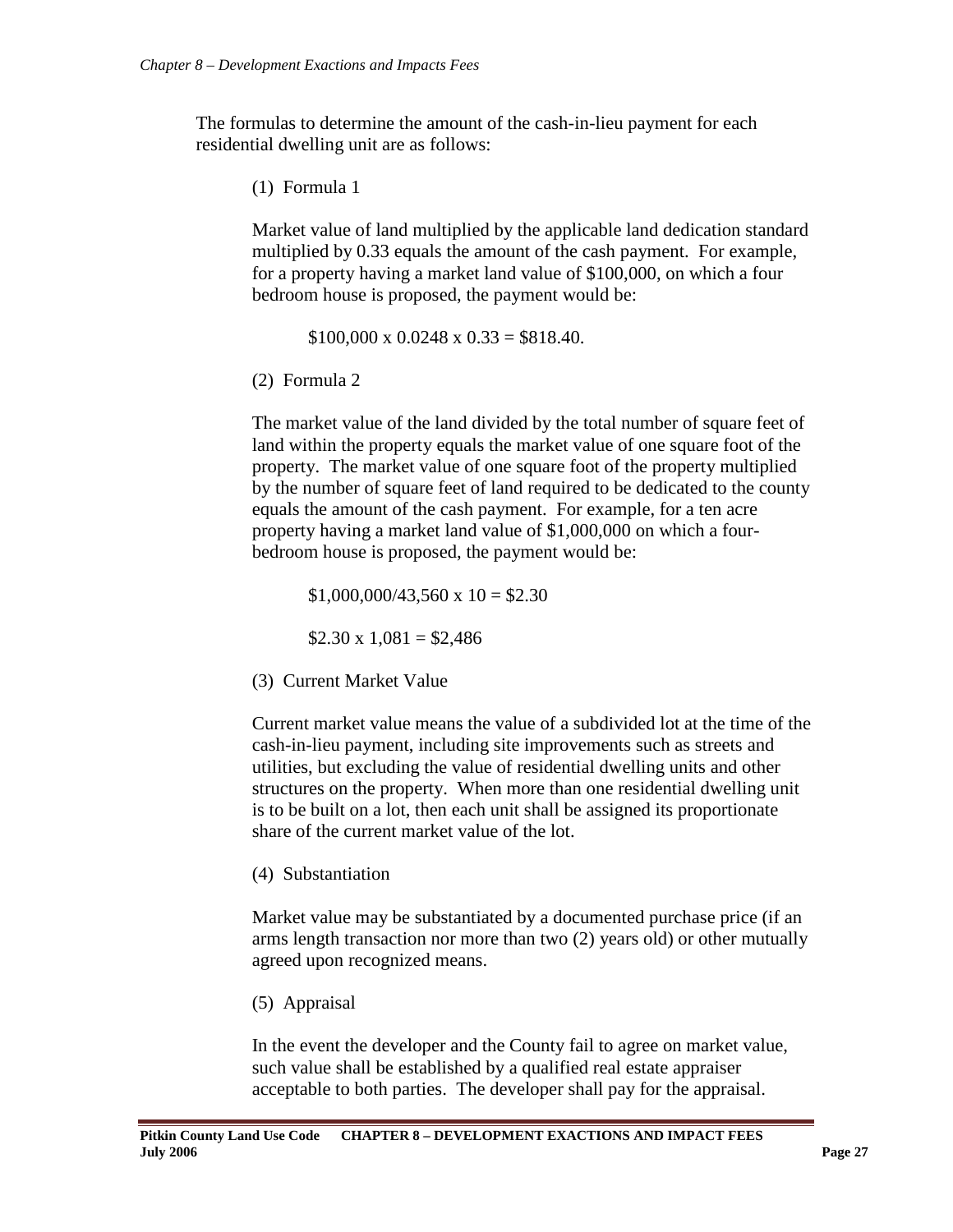(6) Mixed Use Developments

When the proposed subdivision contains a mix of residential, commercial, and other uses, the required dedication shall be based solely on the number of proposed residential dwelling units.

# <span id="page-27-0"></span>**8-80-40: ROARING FORK SCHOOL DISTRICT DEDICATIONS AND PAYMENTS**

(a) General Formula

Within the Roaring Fork School Districts, required land dedications or fees-inlieu of land dedications for school purposes shall be based on the following formula:

Land area required per student x students generated per dwelling unit  $=$ land dedication standard

(b) Land Area Required Per Student

In applying the general formula in subsection (a) above, the following requirements for land area per student shall be used:

| TABLE 8-6: Roaring Fork School District Land Requirements per Student |                            |                            |  |  |
|-----------------------------------------------------------------------|----------------------------|----------------------------|--|--|
|                                                                       | <b>Reasonable Capacity</b> | <b>Recommended Acreage</b> |  |  |
| <b>Elementary School</b>                                              | 550                        | 15.5                       |  |  |
| Middle School                                                         | 600                        | 26.0                       |  |  |
| <b>High School</b>                                                    | 800                        | 38.0                       |  |  |
| Totals                                                                | 1950                       | 79.                        |  |  |
| Total Ac./Student                                                     |                            | .04077                     |  |  |
| Total Sq.Ft./Student                                                  |                            | 1,776                      |  |  |

#### (c) Student Generation Rates

In applying the general formula in subsection (a) above, the following requirements for land area per student shall be used:

| TABLE 8-7: Roaring Fork School District Student Generation Rates |                                      |  |  |
|------------------------------------------------------------------|--------------------------------------|--|--|
| Single-Family<br>.49 student / dwelling unit                     |                                      |  |  |
| Multi-Family<br>.38 student / dwelling                           |                                      |  |  |
| Mobile Home, Trailer                                             | .71 student / mobile home or trailer |  |  |

# (d) Land Dedication Requirements

Applying the factors listed in subsections (a) through (c) above results in the Roaring Fork School District school land dedication requirements shown below: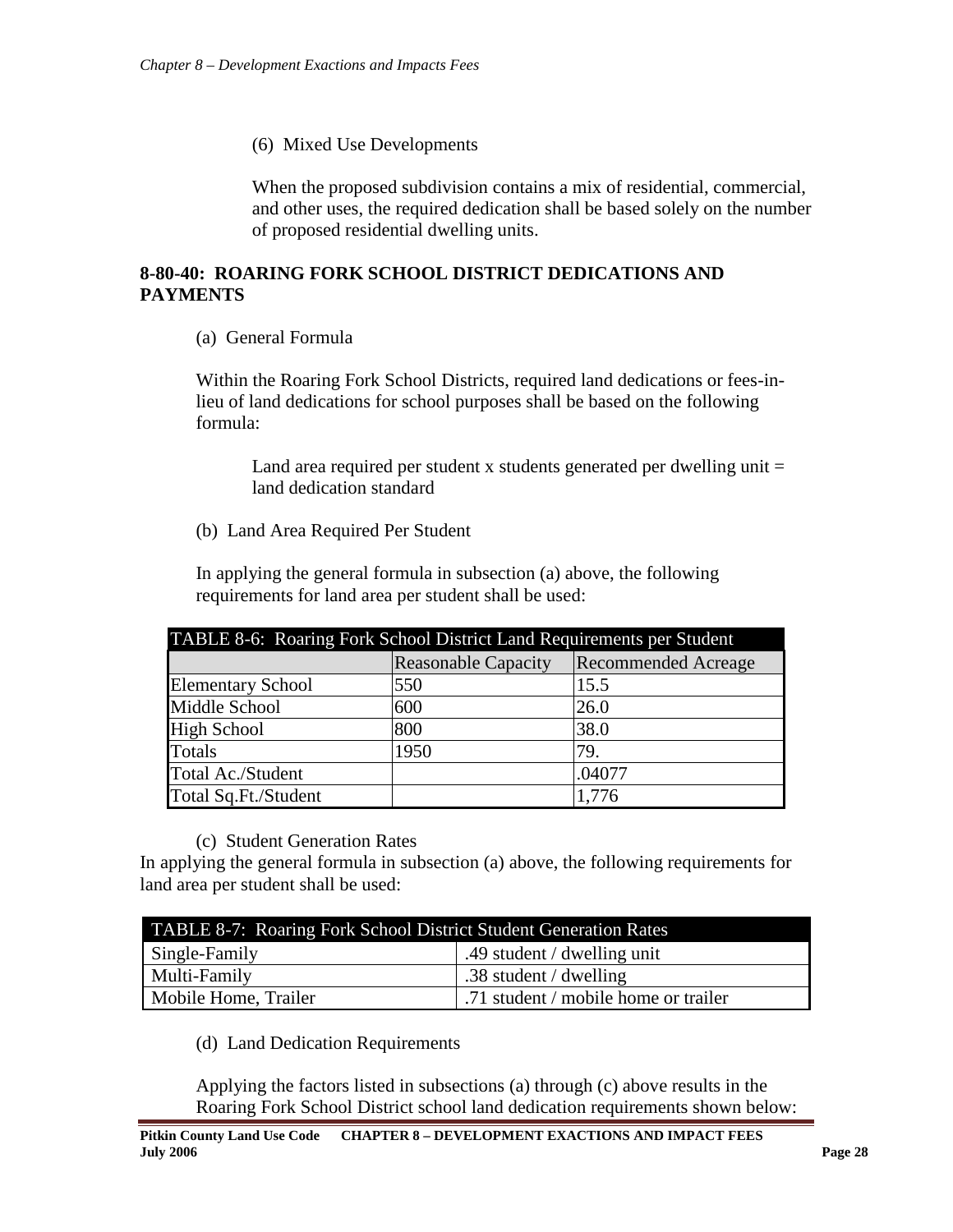| <b>TABLE 8-8: Roaring Fork School District Land Dedication Requirements</b> |                                      |  |  |
|-----------------------------------------------------------------------------|--------------------------------------|--|--|
| $\vert$ 870 sq.ft. per unit or 0.020 ac.<br>Single-Family                   |                                      |  |  |
| Multi-Family<br>$\vert$ 675 sq. ft. per unit or 0.015 ac.                   |                                      |  |  |
| Mobile Home, Trailer                                                        | $1,261$ sq. ft. per unit or .029 ac. |  |  |

(e) Cash-in-Lieu of Land Dedication

At the discretion of the Roaring Fork School District, a developer of residential housing may make a cash payment in lieu of dedicating land, or may make a cash payment in combination with a land dedication. The formula to determine the cash-in-lieu payment is as follows:

Market value of land per acre \* land dedication standard from subsection (d) above  $*$  no. of dwelling units  $=$  cash-in-lieu payment required.

#### <span id="page-28-0"></span>**8-80-50: PROCEDURES FOR LAND DEDICATION AND CASH PAYMENT**

#### (a) Land Dedication

Lands to be dedicated to the County to fulfill the standards of this section shall be identified on the detailed subdivision plan and shall be dedicated to the County at the time of final subdivision plat approval.

(1) Acceptance

Acceptance of the lands to be dedicated shall be at the discretion of the Board of County Commissioners.

(2) Criteria

Prior to acceptance, the Board of County Commissioners shall consider the comments of the School District to determine whether the lands proposed to be dedicated are of adequate size and can be suitably developed for school purposes or whether the lands have the capability of being sold, with the proceeds being used for school purposes. The Board shall also consider the probable impacts on neighboring properties of the development of the land for school purposes. When the lands proposed to be dedicated are not adequate or suitable for school purposes and cannot feasibly be sold, the Board shall require a cash payment in-lieu of the land dedication.

(b) Cash-in-Lieu Payment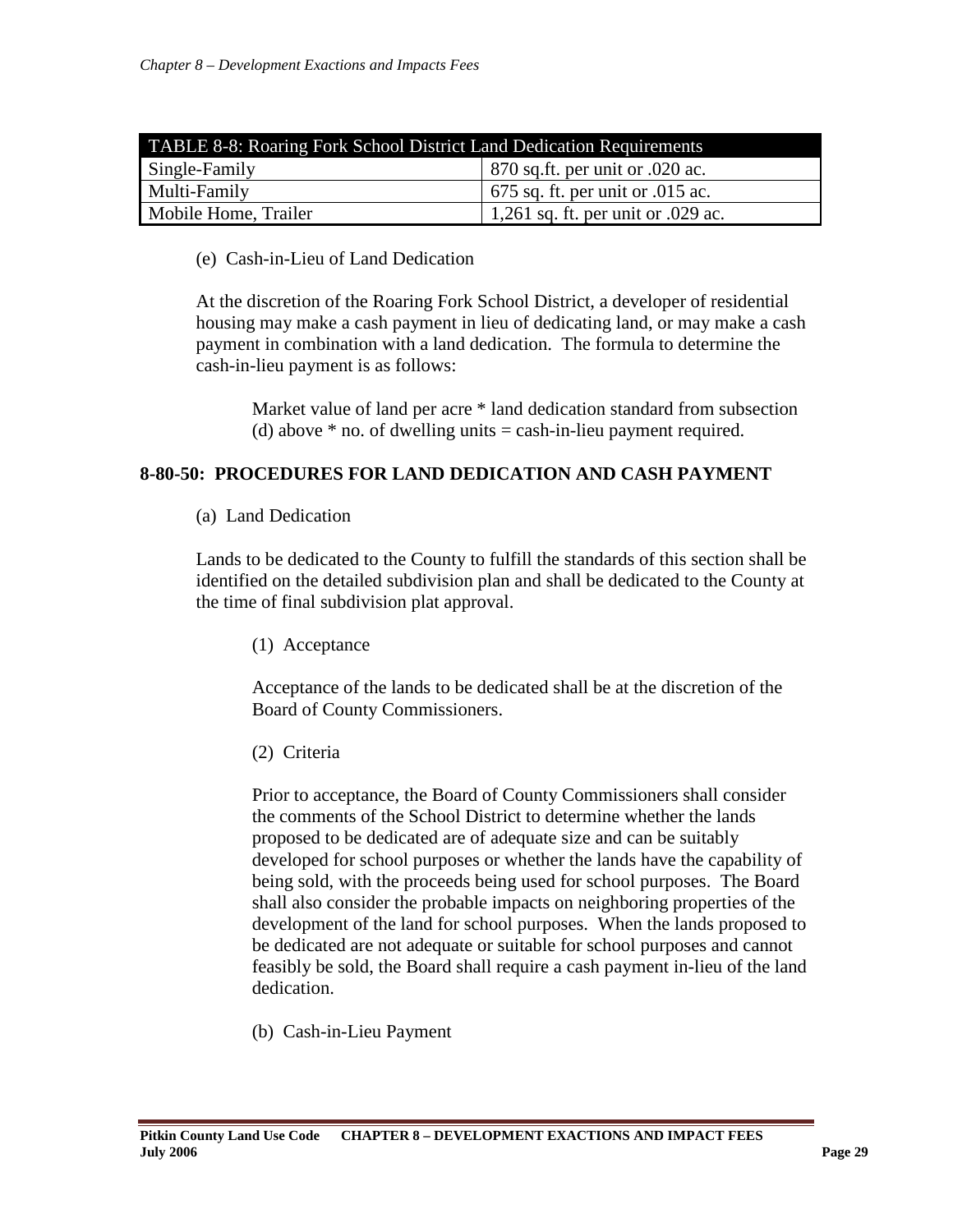Payment of cash-in-lieu of a land dedication shall be made to the County prior to and on a proportional basis to the issuance of a building permit for residential dwelling units.

#### <span id="page-29-0"></span>**8-80-60: USE OF LAND AND USE OF FUNDS**

(a) Land

All lands dedicated to the County pursuant to this section shall be held by the County for the Aspen School District or the Roaring Fork School District, as applicable, until such time as they shall be requested by the School District for school purposes.

(1) Maintenance

The applicable School District shall be responsible for the maintenance of said lands in a reasonable manner while they are being held by the County.

(2) Sale of Land

The Board of County Commissioners may, at the request of the applicable School District, sell lands that have been dedicated to the County pursuant to this section. The proceeds from the sale shall be transferred to the designated interest bearing account into which funds collected from payments in-lieu of school land dedications are transferred.

(b) Funds

All funds collected pursuant to this section shall be transferred by the building inspector to the finance director, for deposit in a designated interest bearing account.

(1) County Shall Hold Funds

The County shall hold the funds until such time as they shall be requested by the applicable School District for the acquisition of land for school purposes, or for other capital outlays or growth-related planning functions for education purposes, at which time they shall be released to the applicable School District.

(2) Administrative Fee

The County shall be entitled to retain one (1) percent of the funds collected to compensate the County for its administrative expenses of collecting the cash-in-lieu payments. Said administrative fees shall be